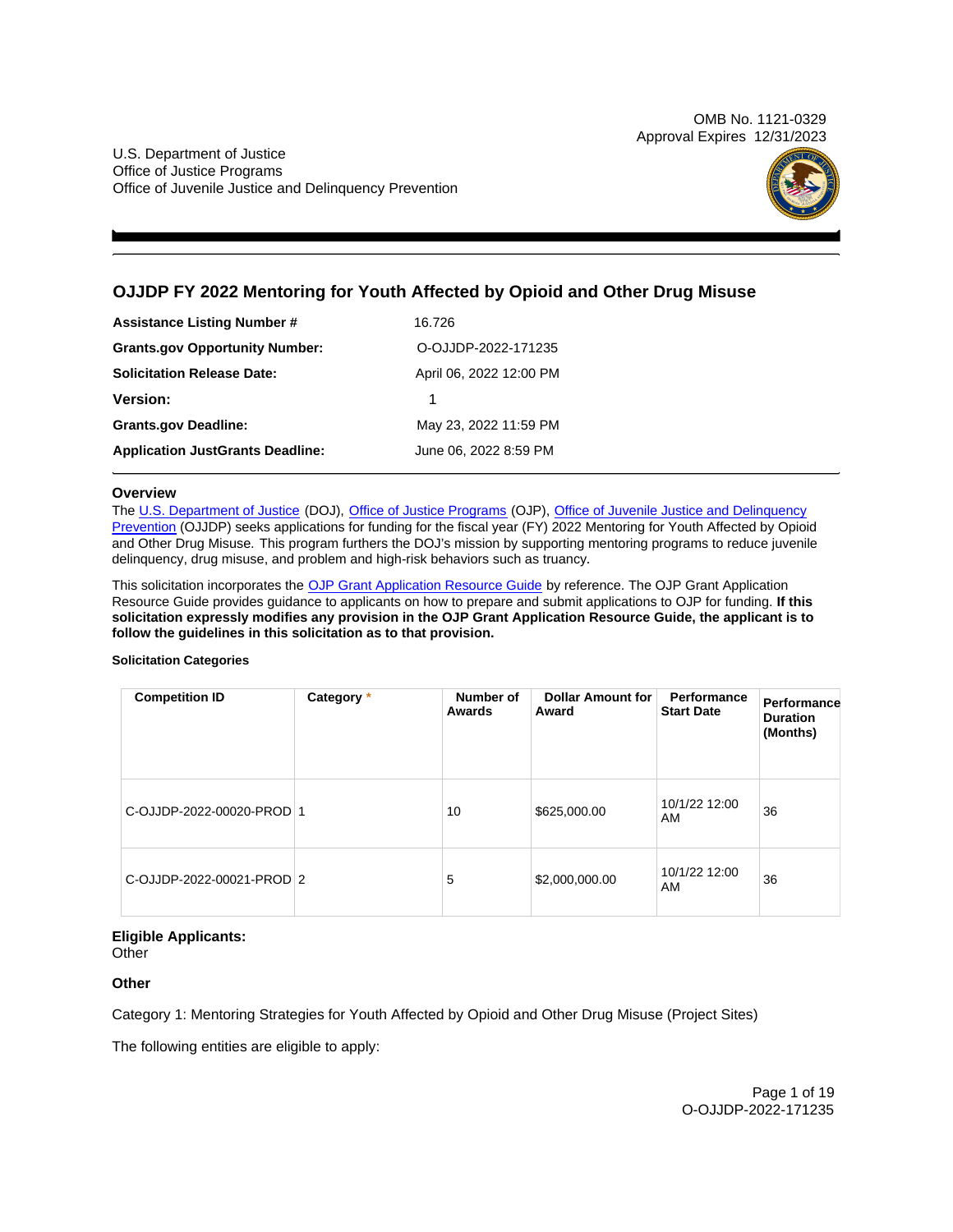# <span id="page-1-0"></span>**Other**

Eligible organizations are those that have been in existence for at least 3 years at the time of application, and have been directly delivering a structured mentoring program model.

The applicant must partner with a substance use treatment organization. However, the primary applicant must directly implement the mentoring program. This program is not intended for a substance use treatment organization to provide mentoring services.

Applicants are expected to submit an attachment labeled "Mentoring organizational history" that demonstrates the timeframe that the organization has been in operation and providing mentoring services and details the mentoring services provided by the organization. This can include a statement on agency letterhead attesting to the start date of providing mentoring services. Links to organizational websites and/or press releases supporting this timeframe are encouraged to be included in the letter.

Category 2: Statewide and Regional Mentoring Strategies for Youth Affected by Opioid and Other Drug Misuse

The following entities are eligible to apply:

National organizations (defined as organizations that have active affiliates or subawardees in at least 45 states) **States** 

Federally recognized tribal governments

Organizations having statewide reach that provide mentoring services **Other** 

For purposes of this solicitation, OJJDP has defined an "active affiliates or subawardees" as a local branch of an organization or a local affiliated organization. All such relationships must be formalized in a contract or other written agreement between the parties involved, and must pre-date this solicitation. Relationships formed for purposes of eligibility for this solicitation do not constitute an active affiliate or subawardee.

For purposes of this solicitation, "state" means any state of the United States, the District of Columbia, the Commonwealth of Puerto Rico, the U.S. Virgin Islands, Guam, American Samoa, and the Commonwealth of the Northern Mariana Islands.

All recipients and subrecipients (including any for-profit organization) must forgo any profit or management fee.

Eligible applicants must provide mentoring services to youth who are 17 years old or younger at the time of admission to the program.

For Category 1, OJJDP will consider applications under which two or more entities would carry out the federal award; however, only one entity may be the applicant. Any others must be proposed as subrecipients (subgrantees). For additional information on subawards, see the [OJP Grant Application Resource Guide.](https://www.ojp.gov/funding/Apply/Resources/Grant-App-Resource-Guide.htm)

For Category 2, organizations having statewide reach are expected to demonstrate in the "Mentoring organizational history" attachment (see above) that the organization supports or operates mentoring programs on a statewide basis. This can include a statement on agency letterhead attesting to supporting or operating mentoring programs in multiple jurisdictions across the state. Links to organizational websites and/or press releases supporting this capacity are encouraged to be included in the letter.

# **Contact Information**

For technical assistance with submitting the Application for Federal Assistance standard form (SF)-424 and a Disclosure of Lobbying Activities form (SF-LLL) in [Grants.gov](https://Grants.gov), contact the [Grants.gov](https://Grants.gov) Customer Support Hotline at 800-518-4726, 606-545-5035, [Grants.gov Customer Support,](https://www.grants.gov/web/grants/support.html) or [support@grants.gov.](mailto:support@grants.gov) The [Grants.gov](https://Grants.gov) Support Hotline operates 24 hours a day, 7 days a week, except on federal holidays.

For technical assistance with submitting the full application in DOJ's Justice Grants System (JustGrants), contact the JustGrants Service Desk at 833-872-5175 or [JustGrants.Support@usdoj.gov.](mailto:JustGrants.Support@usdoj.gov) The JustGrants Service Desk operates 5 a.m. to 9 p.m. eastern time Monday-Friday and 9 a.m. to 5 p.m. Saturday, Sunday, and Federal holidays.

For assistance with any other requirements of this solicitation, contact the OJP Response Center by telephone at 800-851- 3420 or TTY: 301-240-6310 (hearing impaired only), or by email at [grants@ncjrs.gov.](mailto:grants@ncjrs.gov) The OJP Response Center hours

Page 2 of 19 O-OJJDP-2022-171235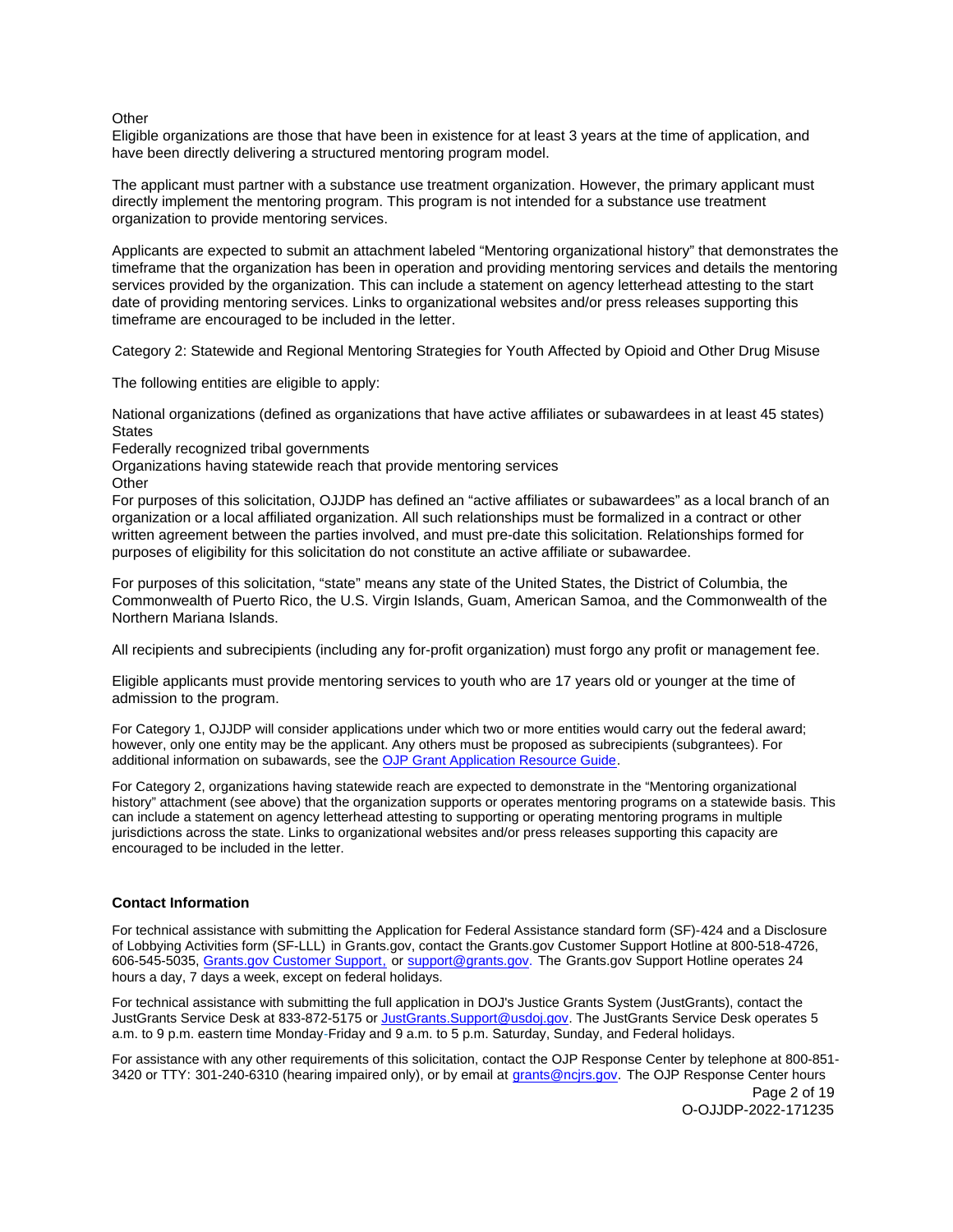of operation are 10:00 a.m. to 6:00 p.m., eastern time Monday–Friday, and 10:00 a.m. to 8:00 p.m. on the solicitation closing date. General information on applying for OJJDP awards can be found at [https://www.ojjdp.gov/funding/funding.html.](https://www.ojjdp.gov/funding/funding.html)

For information related to unforeseen technical issues beyond the control of the applicant impacting submission, see "**How to Apply**" section, **Experiencing Unforeseen Technical Issues**.

A solicitation webinar will be held on May 5, 2022 at 2:00 p.m. Eastern Time. This call will provide a detailed overview of the solicitation and allow an opportunity for interested applicants to ask questions. Preregistration is required for all participants. Register by clicking on this [link](https://ojp.webex.com/mw3300/mywebex/default.do?nomenu=true&siteurl=ojp&service=6&rnd=0.6751641802438637&main_url=https%3A%2F%2Fojp.webex.com%2Fec3300%2Feventcenter%2Fevent%2FeventAction.do%3FtheAction%3Ddetail%26%26%26EMK%3D4832534b00000005d492f3cd4d086ee5837034faae5a657f7cc7cbe0a62b73db14988b72be9e8595%26siteurl%3Dojp%26confViewID%3D223400300428405796%26encryptTicket%3DSDJTSwAAAAVZz-xVsBoBs-K-84DbzKFvcBmeqRbqpUcc7TbMtG2K1w2%26) and following the instructions. Due to the limited time, OJJDP encourages participants to review the solicitation and submit any questions they may have in advance and no later than April 29, 2022. Submit your questions to [grants@ncjrs.gov](mailto:grants@ncjrs.gov) with the subject as "Questions for OJJDP FY 2022 Mentoring for Youth Affected by Opioid and Other Drug Misuse Webinar."

# **Submission Information**

Applications will be submitted to DOJ in two steps:

**Step 1:** The applicant must submit by the [Grants.gov](https://Grants.gov) deadline the required Application for Federal Assistance standard form (SF)-424 and a Disclosure of Lobbying Activities (SF-LLL) form when they register in [Grants.gov](https://Grants.gov) at [https://www.grants.gov/web/grants/register.html.](https://www.grants.gov/web/grants/register.html) To register in [Grants.gov,](https://Grants.gov) the applicant will need to ensure that its System for Award Management (SAM) registration is current.

**Step 2:** The applicant must then submit the **full application,** including attachments, in JustGrants at [JustGrants.usdoj.gov](https://justicegrants.usdoj.gov/)  . To be considered timely, the full application must be submitted in JustGrants by the JustGrants application deadline. OJP encourages applicants to review the "How to Apply" section in the [OJP Grant Application Resource Guide](https://www.ojp.gov/funding/apply/ojp-grant-application-resource-guide#apply) and the [JustGrants website](https://justicegrants.usdoj.gov/news) for more information, resources, and training.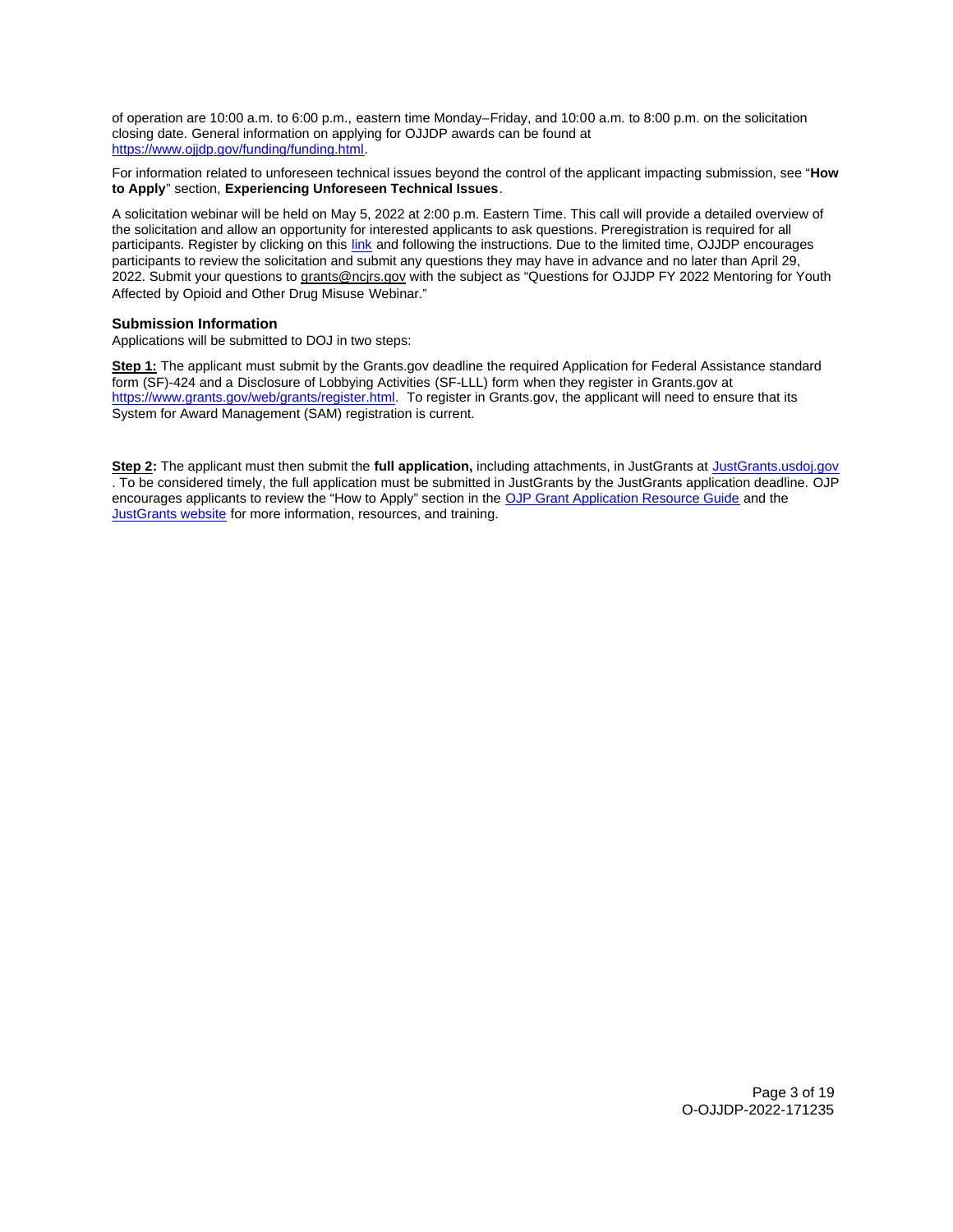# **Contents**

| Contact Information                                                                            | $\mathbf{2}$   |
|------------------------------------------------------------------------------------------------|----------------|
| <b>Program Description</b>                                                                     | 6              |
| Overview                                                                                       | 6              |
| <b>Statutory Authority</b>                                                                     | 6              |
| Specific Information                                                                           | 6              |
| Goals, Objectives, Deliverables, and Timeline                                                  | $\overline{7}$ |
| Evidence-Based Programs or Practices                                                           | 7              |
| Information Regarding Potential Evaluation of Programs and Activities                          | 8              |
| <b>OJP Priority Areas</b>                                                                      | 8              |
| <b>Federal Award Information</b>                                                               | 8              |
| Awards, Amounts and Durations                                                                  | 9              |
| Availability of Funds                                                                          | 9              |
| <b>Types of Awards</b>                                                                         | 9              |
| Financial Management and System of Internal Controls                                           | 9              |
| <b>Budget Information</b>                                                                      | 9              |
| Cost Sharing or Matching Requirement                                                           | 9              |
| Pre-agreement Costs (also known as Pre-award Costs)                                            | 10             |
| Limitation on Use of Award Funds for Employee Compensation: Waiver                             | 10             |
| Prior Approval, Planning, and Reporting of Conference/Meeting/Training Costs                   | 10             |
| Costs Associated with Language Assistance (if applicable)                                      | 10             |
| <b>Eligibility Information</b>                                                                 | 10             |
| Application and Submission Information                                                         | 10             |
| Information to Complete the Application for Federal Assistance (SF-424)                        | 10             |
| Standard Applicant Information (JustGrants 424 and General Agency Information)                 | 11             |
| Proposal Abstract                                                                              | 11             |
| <b>Proposal Narrative</b>                                                                      | 11             |
| Goals, Objectives, Deliverables, and Timeline                                                  | 13             |
| <b>Budget and Associated Documentation</b>                                                     | 13             |
| Budget Worksheet and Budget Narrative (Web-based Form)                                         | 13             |
| Indirect Cost Rate Agreement (if applicable)                                                   | 13             |
| <b>Employee Compensation Waiver</b>                                                            | 13             |
| Financial Management Questionnaire (including applicant disclosure of high-risk status)        | 13             |
| Disclosure of Process Related to Executive Compensation                                        | 13             |
| <b>Additional Application Components</b>                                                       | 13             |
| <b>Tribal Authorizing Resolution</b>                                                           | 14             |
| Research and Evaluation Independence and Integrity Statement                                   | 14             |
| <b>Executive Summary Chart</b>                                                                 | 14             |
| <b>Disclosures and Assurances</b>                                                              | 14             |
| Disclosure of Lobbying Activities                                                              | 14             |
| <b>DOJ Certified Standard Assurances</b>                                                       | 14             |
| Applicant Disclosure of Duplication in Cost Items                                              | 14             |
| DOJ Certifications Regarding Lobbying; Debarment, Suspension and Other Responsibility Matters; |                |
| and Drug-Free Workplace Requirements                                                           | 14             |
| Applicant Disclosure and Justification - DOJ High-Risk Grantees (if applicable)                | 15             |
| How to Apply                                                                                   | 15             |
| Submission Dates and Time                                                                      | 15             |
| <b>Experiencing Unforeseen Technical Issues</b>                                                | 15             |
|                                                                                                |                |

Page 4 of 19 O-OJJDP-2022-171235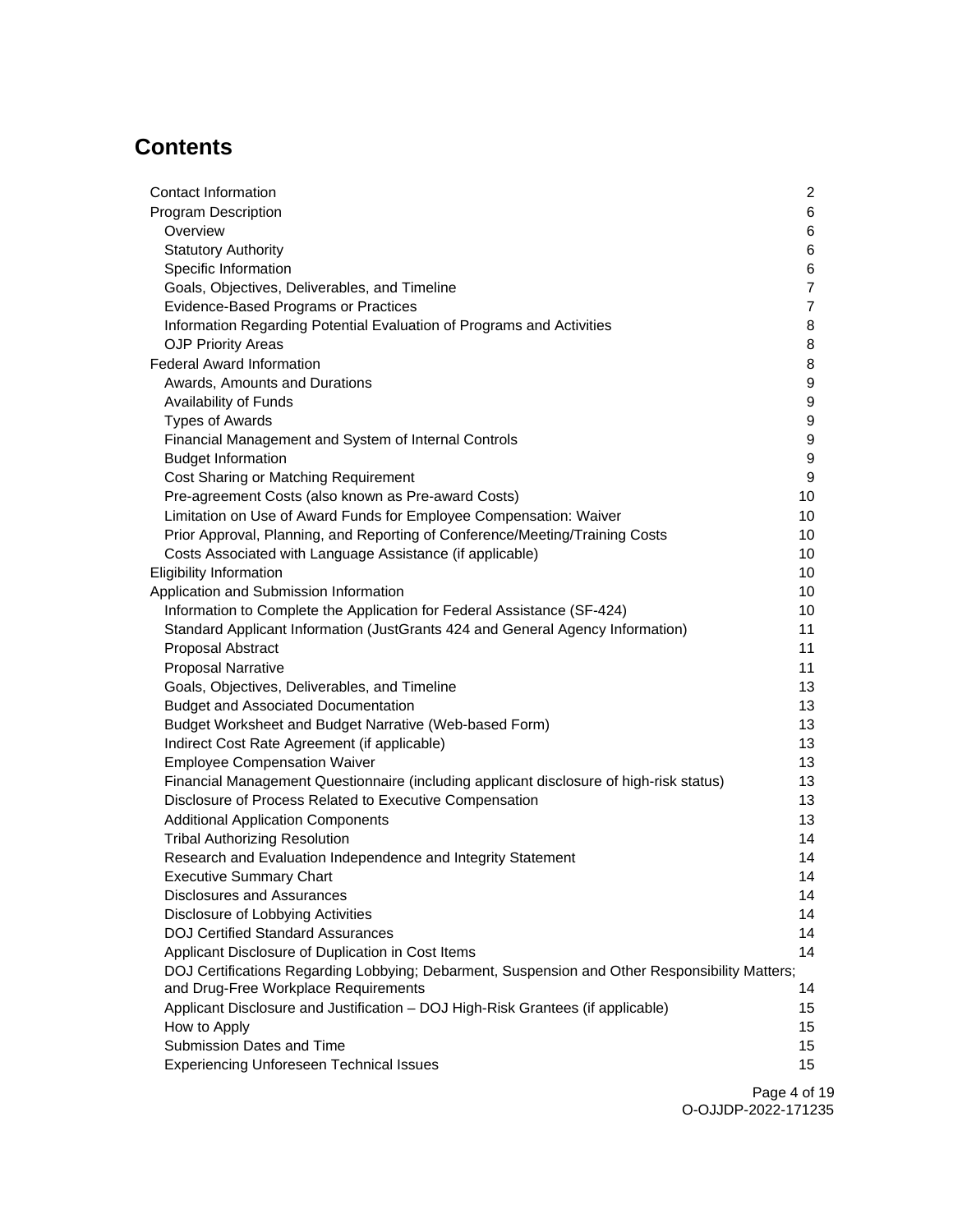| Application Review Information                                          | 16 |
|-------------------------------------------------------------------------|----|
| <b>Review Criteria</b>                                                  | 16 |
| <b>Review Process</b>                                                   | 16 |
| <b>Federal Award Administration Information</b>                         | 17 |
| <b>Federal Award Notices</b>                                            | 17 |
| Administrative, National Policy, and Other Legal Requirements           | 17 |
| Information Technology (IT) Security Clauses                            | 17 |
| General Information about Post-Federal Award Reporting Requirements     | 17 |
| Federal Awarding Agency Contact(s)                                      | 17 |
| Other Information                                                       | 17 |
| Freedom of Information and Privacy Act (5 U.S.C. 552 and 5 U.S.C. 552a) | 17 |
| Provide Feedback to OJP                                                 | 17 |
| <b>Performance Measures</b>                                             | 17 |
| <b>Application Checklist</b>                                            | 17 |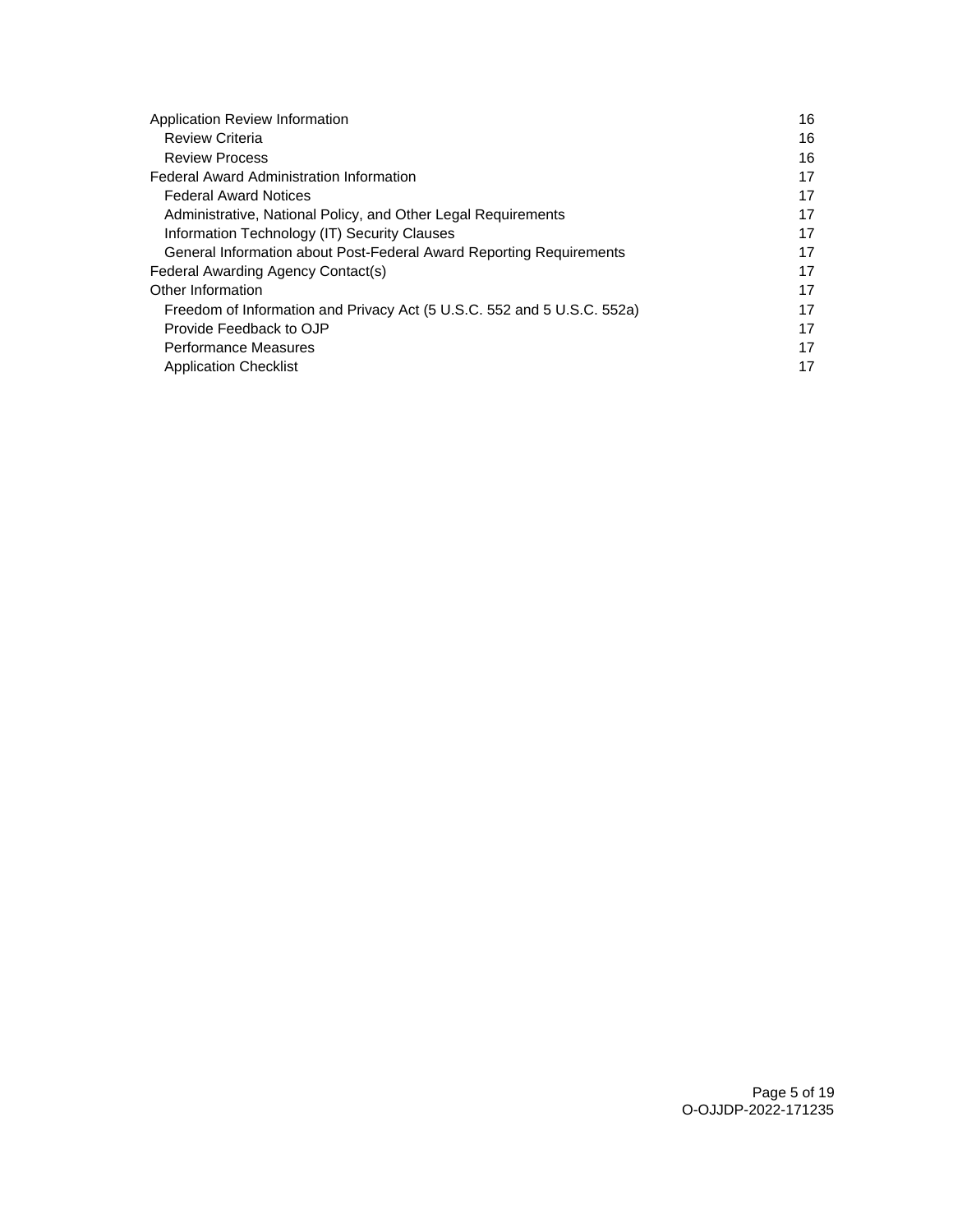# <span id="page-5-0"></span>**Program Description**

### **Overview**

OJP is committed to advancing work that promotes civil rights and racial equity, increases access to justice, supports crime victims and individuals impacted by the justice system, strengthens community safety and protects the public from crime and evolving threats, and builds trust between law enforcement and the community. This solicitation provides funding for applicant organizations to enhance and expand mentoring services for children and youth impacted by opioids and other drug misuse.

# **Statutory Authority**

Any awards under this solicitation would be made under statutory authority provided by a full-year appropriations act for FY 2022. As of the writing of this solicitation, the Department of Justice is operating under a short-term "Continuing Resolution"; no full-year appropriation for the Department has been enacted for FY 2022.

#### **Specific Information**

Opioid and other drug misuse has caused extraordinary harm to families and communities all over America. As opioid and other drug misuse continues to rise across the country, it is clear that programs must provide physical and behavioral health and wellness strategies for not only the impacted youth, but their families/caregivers (hereafter "families") and communities at large. OJJDP recognizes that the impact of substance misuse among youth, their families, and communities can be a major risk factor for youth coming into contact with the juvenile justice system.

OJJDP wants to assist youth and their families negatively affected by opioids and other drugs, especially youth in underserved communities who will benefit the most from prevention and intervention programs. This program supports the implementation and delivery of mentoring services to youth who are currently misusing or dependent on drugs (including opioids, stimulants, and other licit or illicit drugs), youth at risk for misusing drugs, and youth with family members who are currently misusing or dependent on drugs. Mentoring services can be one-to-one, group, peer, or a combination. Applicants must initiate mentoring services to youth who are 17 years old or younger at the time of admission to the program. Mentors must be an adult (age 18 or older), or in cases where peer mentoring models are being implemented, an older peer and under adult supervision. Funding is encouraged to support new mentoring matches, but can also support existing mentoring matches through program completion. However, the applicant must specify the number of new and existing matches to be served during the project period.

Research shows that adult and peer-support groups for those who are using drugs or have used drugs provide a sense of hope, increased self-efficacy, connections to treatment, and engagement in social networks. Mentoring programs for youth impacted by opioids and other drug misuse can have a remarkable impact on recovery, prevention of future use, and mitigation of other risks and harms.

The National Institute on Drug Abuse estimates that the relapse rate for substance use treatment programs is between 40 and 60 percent. The increased stress of leaving treatment and returning to a home or community with multiple risk factors without adequate supports can contribute to relapse and additional harmful behavior, including those harms negatively affecting the family members. This program will deliver high-quality youth mentoring services to help maintain recovery and will provide training to mentors to understand the signs and symptoms of substance use and misuse for those at risk of misusing opioids and other drugs.

Although applicants must be mentoring organizations that have been in existence for at least 3 years at the time of application, funding may be used to support supplemental activities as part of the proposed mentoring model. However, only up to 20 percent of the total amount of project funds can be used to support other non-mentoring direct services, such as mental health and/or substance use treatment, residential placement services, or other supportive services identified and aligned with the project design. These non-mentoring costs must be specifically identified in the budget narrative. Applicants should describe their partnerships and referral services, and how they plan to tackle issues related to diversity, equity, and inclusion in their service delivery.

Applicants are also expected to include a fully executed "Mentoring Program Profile" document (see Appendix B) as a part of their application.

The following provides additional details for the two categories under this solicitation:

**Category 1: Mentoring Strategies for Youth Affected by Opioid and Other Drug Misuse (Project Sites).** The focus of this category is to provide mentoring services as part of a prevention, treatment, and supportive approach for those youth impacted by drug use. See the section titled Eligibility Information.

Mentoring organizations under Category 1 must establish a formal relationship with a public or private substance use treatment organization that can demonstrate they are licensed and/or accredited prior to application submission. This

Page 6 of 19 O-OJJDP-2022-171235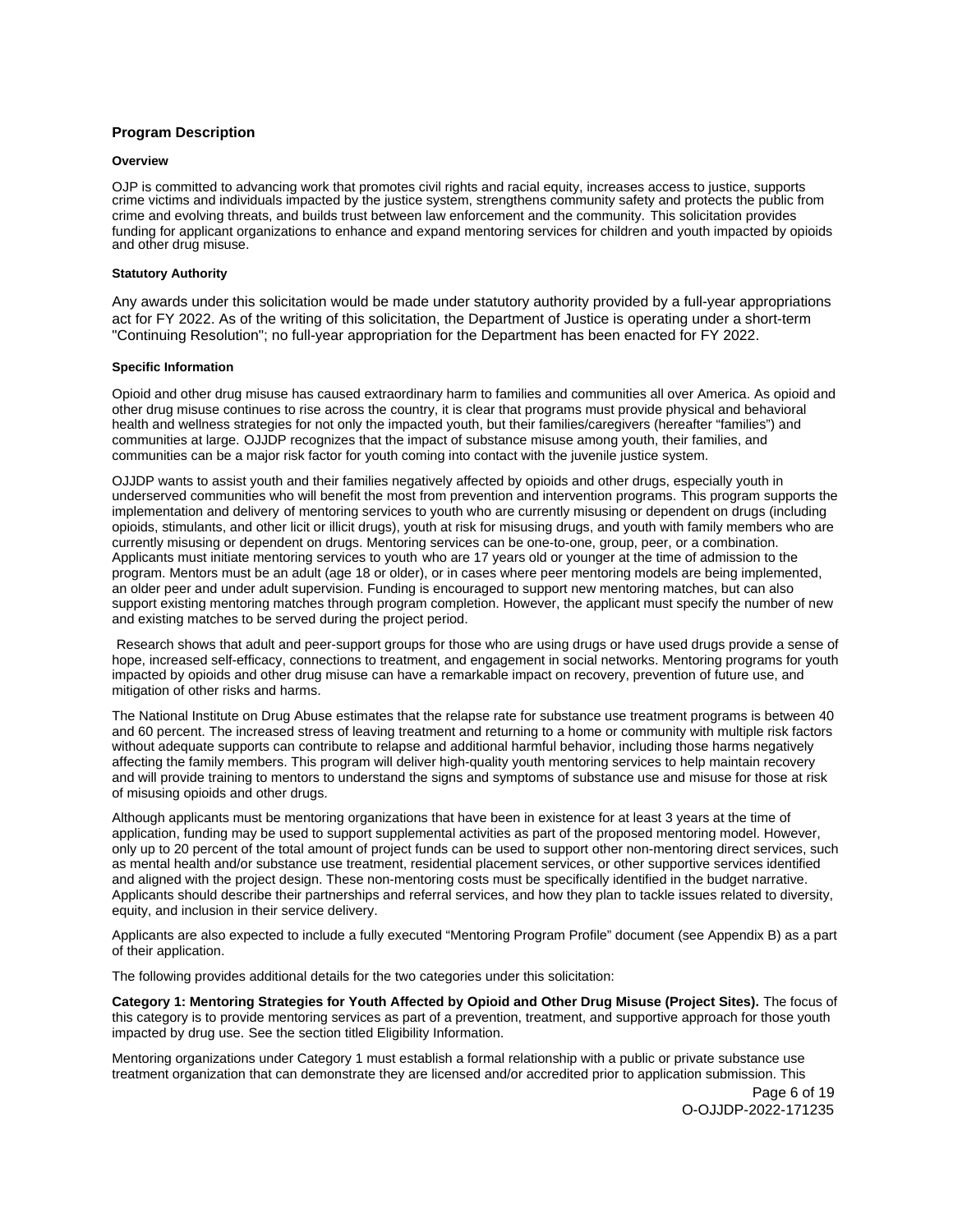<span id="page-6-0"></span>should include a fully executed memorandum of understanding (or analogous document) between the agencies, which includes confirmation that the selected substance use treatment organization is licensed and/or accredited. While not required at the time of application, applicants should describe this partnership and its importance to the program model. Applicants that submit a fully executed memorandum of understanding (or analogous document) will receive priority consideration. Applicants selected for funding without a fully executed memorandum of understanding (or analogous document) will have a special condition placed on their award withholding funds until this requirement is satisfied.

# **Category 2: Statewide and Regional Mentoring Strategies for Youth Affected by Opioid and Other Drug Misuse.**

This category supports a broad-based approach to building mentoring program capacity in targeted regions throughout the country to help youth impacted by drug use. See the section titled Eligibility Information.

OJJDP is interested in supporting statewide or regional approaches to expanding mentoring services for these targeted youth. This may include states or statewide organizations providing subgrants to mentoring organizations in particular regions (especially rural communities), federally recognized tribes supporting mentoring programs, and national mentoring organizations funding active chapters or subrecipients in areas (especially rural communities) with demonstrated high levels of drug use.

[\[1\]](#_ftnref1) Repper, J., & Carter, T. 2011. A review of the literature on peer support in mental health services. *Journal of Mental Health* 20: 392–411. Available at<br>https://www.tandfonline.com/doi/full/10.3109/09638237.2011.58394

# **Goals, Objectives, Deliverables, and Timeline**

# **Goals**

The program's goal is to improve outcomes (such as improved academic performance and reduced school dropout rates) for youth impacted by opioids and other drug misuse through mentoring.

# **Objectives**

OJJDP has identified the following program objectives:

- Expand the capacity of existing mentoring programs to provide high-quality services to youth that reduce drug misuse, delinquency, or other problem behaviors.
- Promote the development of innovative approaches to mentoring youth impacted by opioids and other drug misuse.

#### **Deliverables**

- Programs will enhance and/or expand their mentoring services to meet the needs of youth impacted by opioids and other drug misuse. Applicants should identify the proposed target population(s), the exact number of youth to be served, the type of program model to be used (individual, group, or peer), and explain how the proposed mentoring approach will appropriately respond to their unique needs in a way that is likely to promote positive outcomes.
- Programs will expand capacity and increase implementation of quality standards based on the Elements of Effective Practice.
- Programs will develop services (including educational and support services) for mentees and their families to address opioid or other drug misuse issues.
- Programs (in Category 1) will partner with substance use treatment organizations to meet the array of needs presented by the target population of youth.
- Track the program's target population, new and existing matches, and delivered services as specified in the project design and program profile attachment (see details below in Program Design and Implementation).
- Program sites should include in their application a plan for how the proposed project will ensure diversity, equity and inclusion for youth regardless of their racial or ethnic group; religion; socioeconomic status; gender; or other characteristics historically linked to discrimination or exclusion.

The Goals, Objectives, and Deliverables are directly related to the performance measures that show the results of the completed work, as discussed in the "Application and Submission Information" section. Quantitative information provided under Objectives (such as number of youth served, number of mentors recruited, etc.) must match the numbers listed in Appendix B: Mentoring Program Profile.

#### **Evidence-Based Programs or Practices**

OJP strongly encourages the use of data and evidence in policymaking and program development for criminal justice, juvenile justice, and crime victim services. For additional information and resources on evidence-based programs or practices, see the [OJP Grant Application Resource Guide.](https://www.ojp.gov/funding/apply/ojp-grant-application-resource-guide#evidence-based)

> Page 7 of 19 O-OJJDP-2022-171235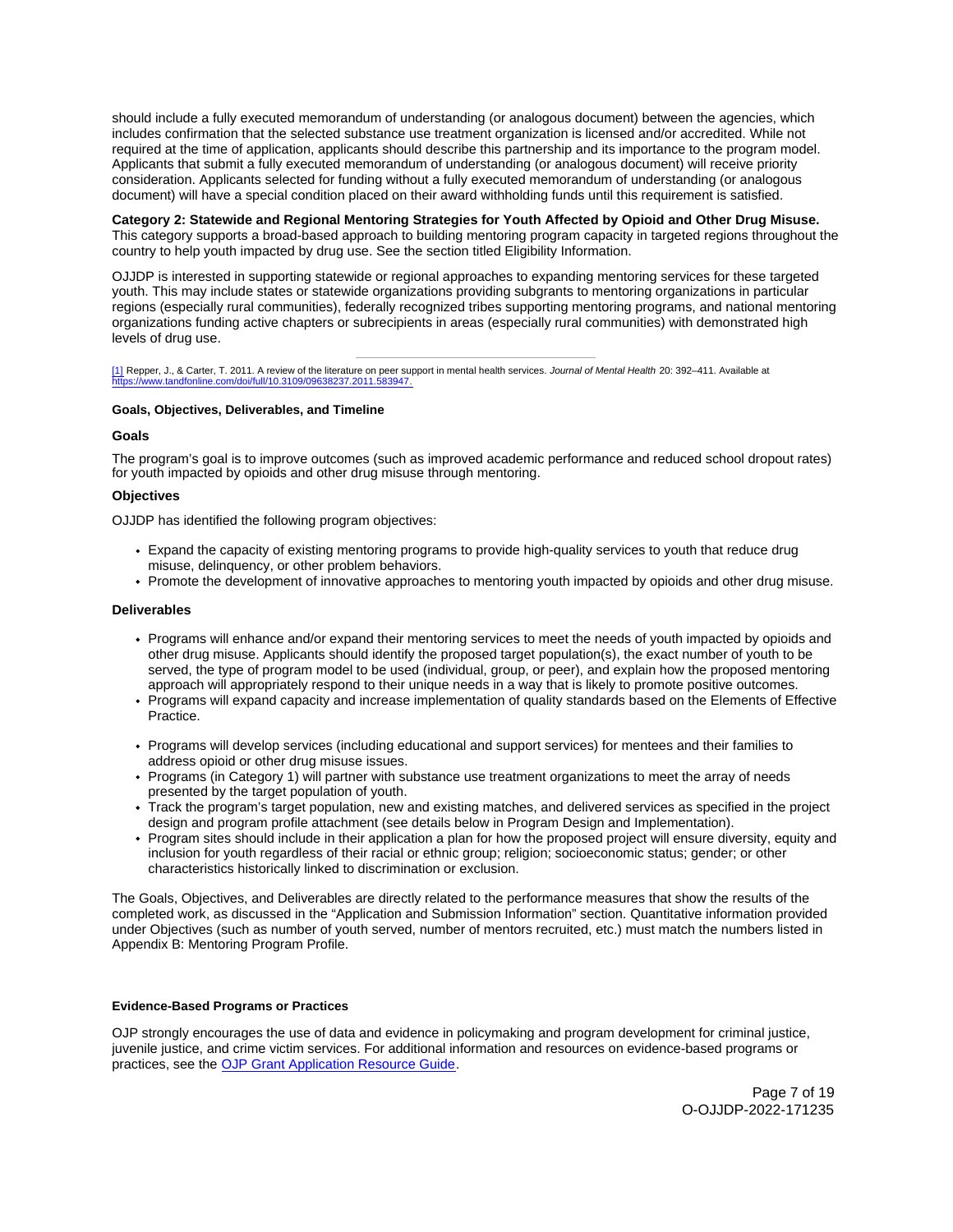#### <span id="page-7-0"></span>**Information Regarding Potential Evaluation of Programs and Activities**

OJP may conduct or support an evaluation of the programs and activities funded under this solicitation. For additional information, see the [OJP Grant Application Resource Guide](https://www.ojp.gov/funding/apply/ojp-grant-application-resource-guide#potential-evaluation) section entitled "Information Regarding Potential Evaluation of Programs and Activities."

# **OJP Priority Areas**

The Department of Justice is committed to advancing work that promotes civil rights and racial equity, increases access to justice, supports crime victims and individuals impacted by the justice system, strengthens community safety and protects the public from crime and evolving threats, and builds trust between law enforcement and the community.

1. Priority Considerations Supporting Executive Order 13985, Advancing Racial Equity and Support for Underserved Communities Through the Federal Government

Consistent with this Executive Order, the term "underserved community" refers to a population sharing a particular characteristic, as well as a geographic community, that has been systematically denied a full opportunity to participate in aspects of economic, social, and civic life or whose members have been historically underserved, marginalized, and adversely affected by inequality. Such communities include, among others, Black people, Hispanics and Latino/a/e people, Native American and other Indigenous peoples of North America (including Alaska Natives, Eskimos, and Aleuts), Asian Americans, Native Hawaiians, and Pacific Islanders.

#### In support of Executive Order 13985, OJP will:

A. Give priority consideration to applications that include project(s) that will promote racial equity and the removal of barriers to access and opportunity for communities that have been historically underserved, marginalized, and adversely affected by inequality, when making award decisions.

To receive this consideration, the applicant must describe how the proposed project(s) will address potential inequities and barriers to equal opportunity, and/or contribute to greater access to services for underserved and historically marginalized populations.

B. Give priority consideration to applicants that can demonstrate that their capabilities and competencies for implementing their proposed project(s) are enhanced because the applicant (or at least one proposed subrecipient that will receive at least 30% of the requested award funding, as demonstrated in the Budget Worksheet and Budget Narrative) identifies as a culturally specific organization. To receive this additional priority consideration, applicants must describe how being a culturally specific organization (or funding the culturally specific subrecipient organization(s)) will enhance their ability to implement the proposed project(s) and should also specify which culturally specific populations are intended or expected to be served or to have their needs addressed under the proposed project(s).

Culturally specific organizations are defined for purposes of this solicitation as private nonprofit or tribal organizations whose primary purpose as a whole is to provide culturally specific services to, among others, Black people, Hispanics and Latino/a/e people, Native American and other Indigenous peoples of North America (including Alaska Natives, Eskimos, and Aleuts), Asian Americans, Native Hawaiians, and/or Pacific Islanders.

2. Priority consideration for applicants that can demonstrate a formal relationship with a public or private substance use treatment organization. Category 1 applicants that submit a fully executed memorandum of understanding (or analogous document) between the agencies, which includes confirmation that the selected substance use treatment organization is licensed and/or accredited will receive priority consideration.

Note: Addressing these priority areas is one of many factors that OJP considers in making funding decisions. Receiving priority consideration for one or more priority areas is not a guarantee of an award.

#### **Federal Award Information**

**Solicitation Categories** 

Page 8 of 19 O-OJJDP-2022-171235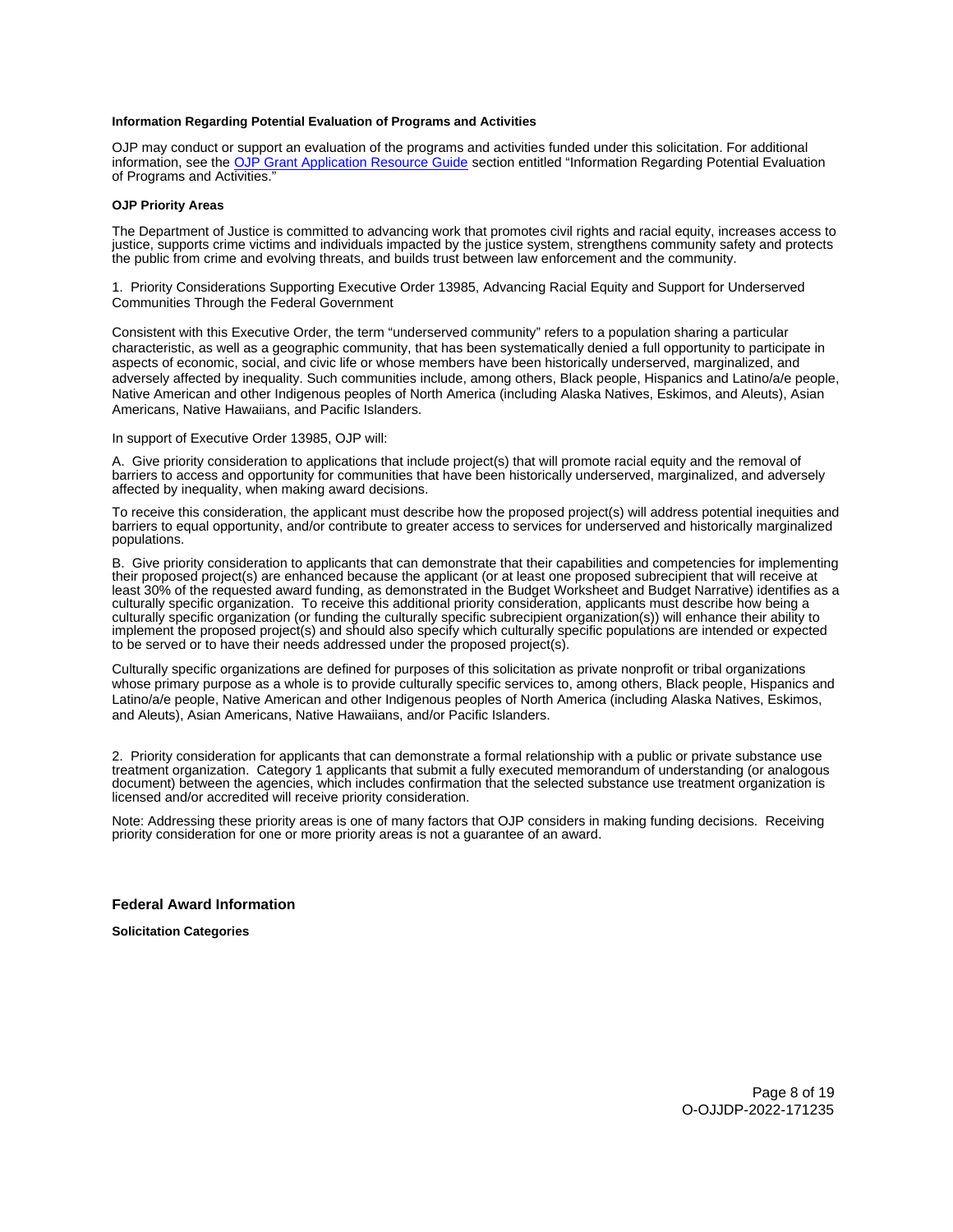<span id="page-8-0"></span>

| <b>Competition ID</b>     | Category * | Number of<br>Awards | <b>Dollar Amount for</b><br>Award | Performance<br><b>Start Date</b> | Performance<br><b>Duration</b><br>(Months) |
|---------------------------|------------|---------------------|-----------------------------------|----------------------------------|--------------------------------------------|
| C-OJJDP-2022-00020-PROD 1 |            | 10                  | \$625,000.00                      | 10/1/22 12:00<br>AM              | 36                                         |
| C-OJJDP-2022-00021-PROD 2 |            | 5                   | \$2,000,000.00                    | 10/1/22 12:00<br>AM              | 36                                         |

## **Awards, Amounts and Durations**

# 10/1/22 12:00 AM 36

**Period of Performance Start Date**  Period of Performance Duration (Months)

**Anticipated Total Amount to be Awarded Under Solicitation**  \$16,250,000.00

# **Availability of Funds**

This solicitation, and awards (if any are made) under this solicitation, are subject to the availability of appropriated funds and to any modifications or additional requirements that may be imposed by the agency or by law. In addition, nothing in this solicitation is intended to, and does not, create any right or benefit, substantive or procedural, enforceable at law or in equity by any party against the United States, its departments, agencies, or entities, its officers, employees, or agents, or any other person.

# **Types of Awards**

OJJDP expects to make awards under this solicitation as grants. See the "Administrative, National Policy, and Other Legal Requirements" section of the [OJP Grant Application Resource Guide](https://ojp.gov/funding/Apply/Resources/Grant-App-Resource-Guide.htm) for a brief discussion of important statutes, regulations, and award conditions that apply to many (or in some cases, all) OJP grants.

# **Financial Management and System of Internal Controls**

Award recipients and subrecipients (including recipients or subrecipients that are pass-through entities) must, as described in the Part 200 Uniform Requirements as set out at 2 C.F.R. 200.303, comply with standards for financial and program management. See the [OJP Grant Application Resource Guide](https://www.ojp.gov/funding/apply/ojp-grant-application-resource-guide#fm-internal-controls) for additional information.

# **Budget Information**

# **Program Income**

Program income means gross income earned by the nonfederal entity that is directly generated by a supported activity or earned as a result of the federal award during the period of performance. See 2.C.F.R. § 200.80 (definition of "Program Income"). **Program Income is not allowable per this solicitation.** 

# **Food and Entertainment Costs**

Food and entertainment, including amusement, diversion, social activities, and any associated costs (i.e., tickets to shows or sports events, meals, lodging, rentals, transportation, and gratuities) are unallowable. Certain exceptions may apply when such costs have a programmatic purpose and have been approved by the awarding agency; See Section 3.13 of the [DOJ Financial Guide](https://www.ojp.gov/sites/g/files/xyckuh241/files/media/document/DOJ_FinancialGuide_1.pdf) 

# **Cost Sharing or Matching Requirement**

This solicitation does not require a match.

Page 9 of 19 O-OJJDP-2022-171235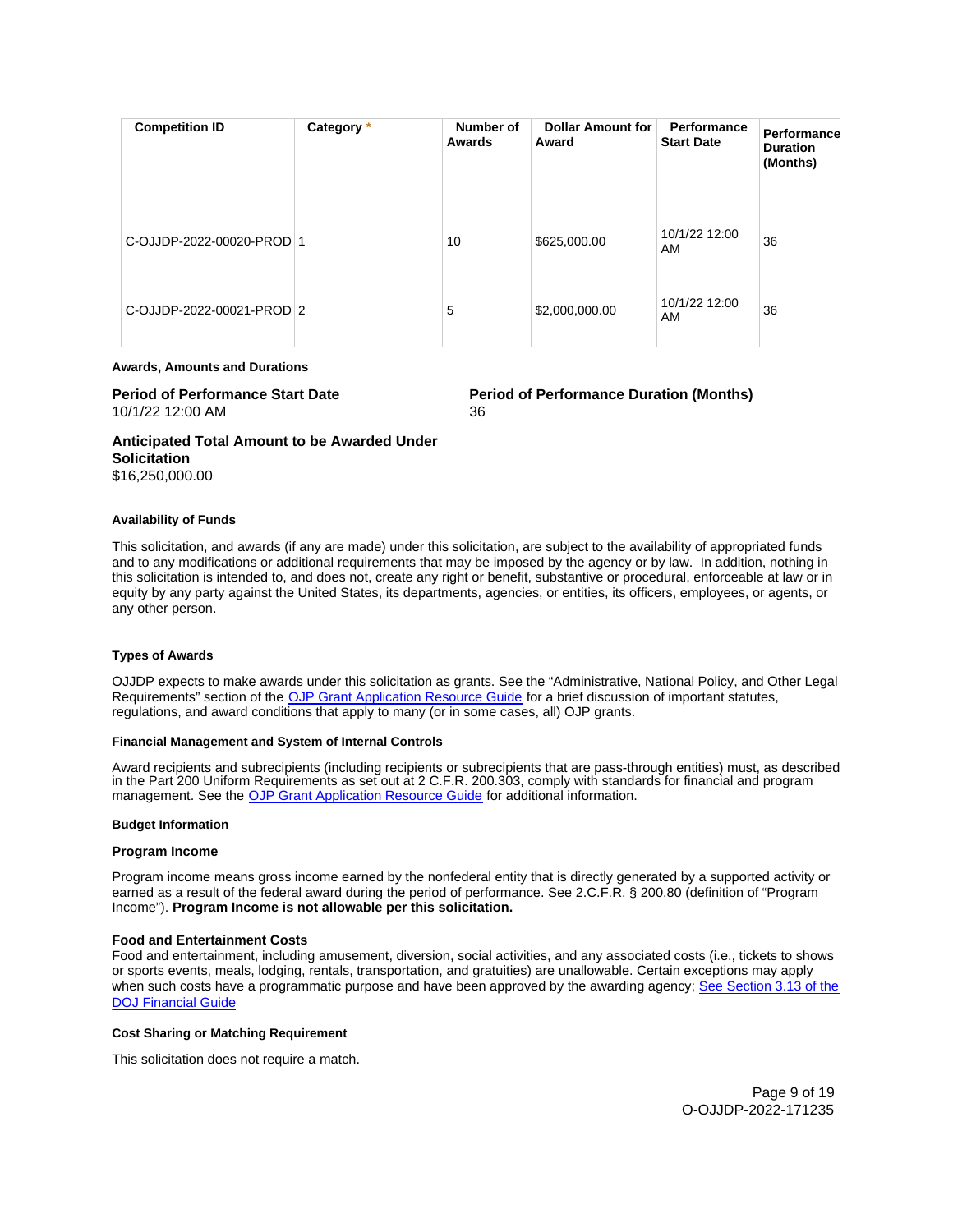#### <span id="page-9-0"></span>**Pre-agreement Costs (also known as Pre-award Costs)**

See the [OJP Grant Application Resource Guide](https://www.ojp.gov/funding/apply/ojp-grant-application-resource-guide#pre-agreement-costs) information on Pre-agreement Costs (also known as Pre-award Costs).

#### **Limitation on Use of Award Funds for Employee Compensation: Waiver**

See the [OJP Grant Application Resource Guide](https://www.ojp.gov/funding/apply/ojp-grant-application-resource-guide#limitation-use-award) information on the Limitation on Use of Award Funds for Employee Compensation; Waiver.

#### **Prior Approval, Planning, and Reporting of Conference/Meeting/Training Costs**

See the [OJP Grant Application Resource Guide](https://www.ojp.gov/funding/apply/ojp-grant-application-resource-guide#prior-approval) for information on Prior Approval, Planning, and Reporting of Conference/Meeting/Training Costs.

# **Costs Associated with Language Assistance (if applicable)**

See the [OJP Grant Application Resource Guide](https://www.ojp.gov/funding/apply/ojp-grant-application-resource-guide#costs-associated) for information on Costs Associated with Language Assistance.

# **Eligibility Information**

For eligibility information, see the solicitation cover page.

To advance Executive Order 13929 Safe Policing for Safe Communities, the Attorney General determined that all state, local, and university or college law enforcement agencies must be certified by an approved independent credentialing body or have started the certification process, to be eligible for FY 2022 DOJ discretionary grant funding. To become certified, the law enforcement agency must meet two mandatory conditions: 1) the agency's use-of-force policies adhere to all applicable federal, state, and local laws and 2) the agency's use-of-force policies prohibit chokeholds except in situations where use of deadly force is allowed by law. The certification requirement also applies to law enforcement agencies receiving DOJ discretionary grant funding through a subaward. For detailed information on this certification requirement, please visit the Executive Order on Safe Policing for Safe Communities page to access the Principles on Safe Policing and Use of Force, Implementation Fact Sheet and List of Credentialing Bodies.

For information on cost sharing or match requirements, see the "Federal Award Information" section.

# **Application and Submission Information**

The following application elements **must** be included in the application to meet the basic minimum requirements to advance to peer review and receive consideration for funding:

- Proposal Abstract
- Proposal Narrative
- Budget Worksheet and Budget Narrative (Web-based Form) (The web-based form includes the budget details and the budget narrative.)
- Executive Summary Chart (see required format below in Additional Application Components section)

See the "Application Elements and Formatting Instructions" section of the [OJP Grant Application Resource Guide](https://www.ojp.gov/funding/apply/ojp-grant-application-resource-guide#application-elements) for information on what happens to an application that does not contain all the specified elements or is nonresponsive to the scope of the solicitation.

#### **Information to Complete the Application for Federal Assistance (SF-424)**

The SF-424 must be submitted in [Grants.gov](https://Grants.gov). It is a required standard form used as a cover sheet for submission of preapplications, applications, and related information. See the [OJP Grant Application Resource Guide](https://www.ojp.gov/funding/apply/ojp-grant-application-resource-guide#complete-application) for additional information on completing the SF-424. In Section F of the SF-424, please include the name and contact information of the individual **who will complete the application in JustGrants**. JustGrants will use this information (email address) to assign the application to this user in JustGrants.

Intergovernmental Review: This solicitation ("funding opportunity") is subject to [Executive Order 12372.](https://www.archives.gov/federal-register/codification/executive-order/12372.html) An applicant may find the names and addresses of State Single Points of Contact (SPOCs) at the following website: [https://www.whitehouse.gov/wp-content/uploads/2020/04/SPOC-4-13-20.pdf.](https://www.whitehouse.gov/wp-content/uploads/2020/01/spoc_1_16_2020.pdf) If the applicant's State appears on the SPOC list, the applicant must contact its SPOC to find out about, and comply with, the State's process under E.O. 12372.

> Page 10 of 19 O-OJJDP-2022-171235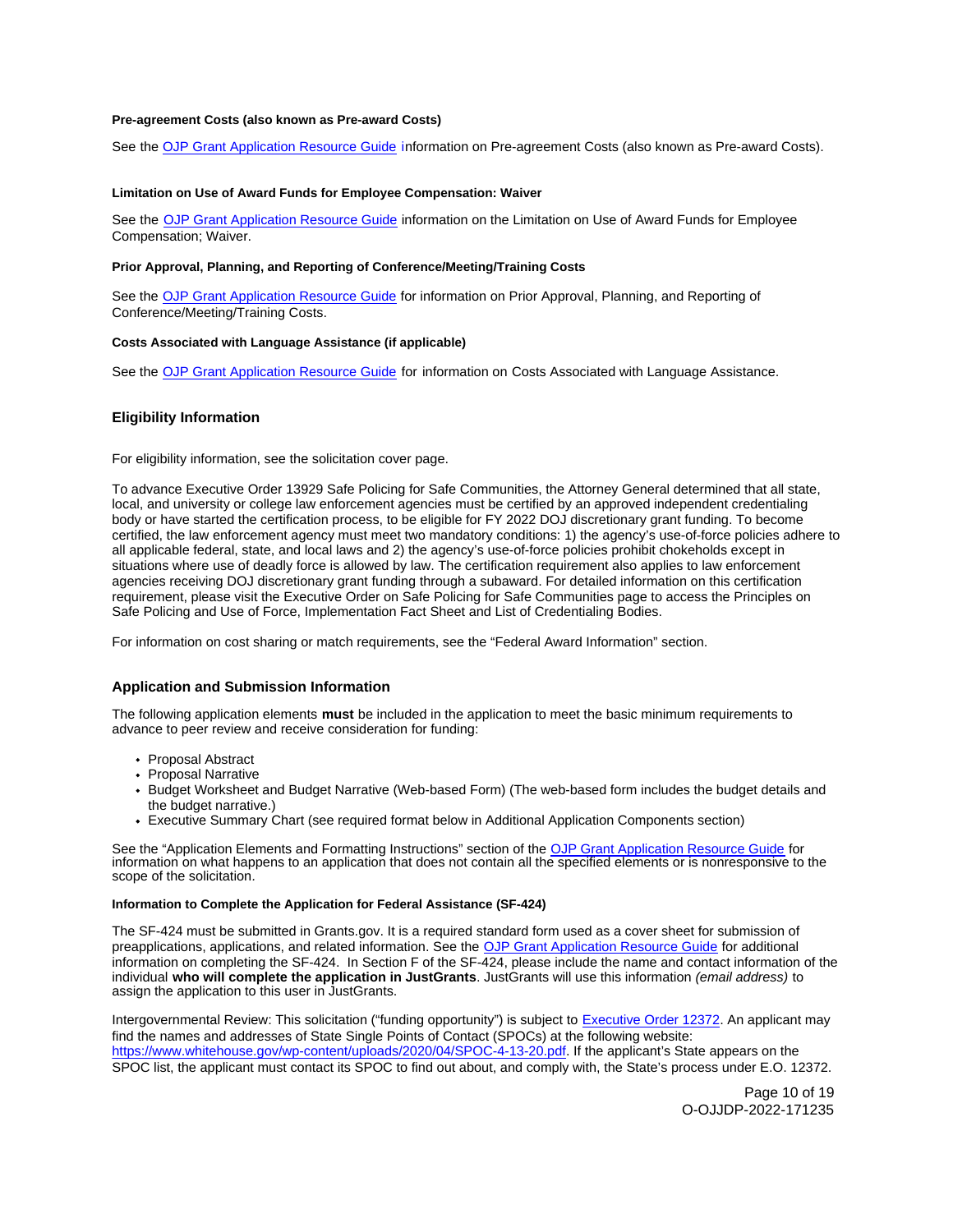<span id="page-10-0"></span>In completing the SF-424, an applicant whose State appears on the SPOC list is to make the appropriate selection in response to question 19, once the applicant has complied with its State E.O. 12372 process. An applicant whose State does not appear on the SPOC list should answer question 19 by selecting the response that the: "Program is subject to E.O. 12372 but has not been selected by the State for review."

#### **Standard Applicant Information (JustGrants 424 and General Agency Information)**

The Standard Applicant Information section of the JustGrants application is pre-populated with the SF-424 data submitted in [Grants.gov](https://Grants.gov). The applicant will need to review the Standard Applicant Information in JustGrants and make edits as needed. Within this section, the applicant will need to: add zip codes for areas affected by the project; confirm its Authorized Representative; and verify and confirm the organization's unique entity identifier, legal name, and address.

#### **Proposal Abstract**

A proposal abstract (no more than 400 words) summarizing the proposed project, including the purpose of the project, primary activities, expected outcomes, the service area, intended beneficiaries and subrecipients (if known), will be completed in the JustGrants web-based form. This abstract should be written in the third person and will be made publicly available on the OJP website if the project is awarded.

#### **Proposal Narrative**

The proposal narrative should be submitted as an attachment in JustGrants. The attached document should be doublespaced, using a standard 12-point Times New Roman font; have no less than 1-inch margins; and should not exceed 30 pages. Pages should be numbered and submitted as an attachment. If the proposal narrative fails to comply with these length restrictions, OJJDP may consider such noncompliance in peer review and in final award decision.

The following sections must be included as part of the proposal narrative:

a. Description of the Issue

Applicants should briefly describe the nature and scope of the problem that the program will address (i.e., opioid and other drug misuse in the state, region, or tribal community). The applicant should use data to provide evidence that the problem exists, demonstrate the size and scope of the problem, and document the effects of the problem on the target population and the larger community. Any data or research referenced in the narrative should include information about the source of the data and/or a citation. Applicants should describe the target population and any previous or current attempts to address the problem. Applicants should describe any research or evaluation studies that relate to the problem and contribute to their understanding of its causes and potential solutions. While OJJDP expects applicants to review the research literature for relevant studies, they should also explore whether unpublished local sources of research or evaluation data are available.

#### b. Project Design and Implementation

Applicants should detail how the project will operate throughout the funding period and describe how they will complete the deliverables stated in the Goals, Objectives, and Deliverables section. In this section, applicants should describe the proposed mentoring model to be implemented. Please note: all program numbers mentioned in this section should match those listed in Appendix B: Mentoring Program Profile.

OJJDP encourages applicants to select evidence-based practices for their programs. This section should also include details regarding any leveraged resources (cash or in-kind) from local sources to support the project and discuss plans for sustainability beyond the grant period.

If the applicant is seeking priority consideration for Priority 1(A), it should address in this section how the proposed project (s) will promote racial equity and/or the removal of barriers to access and opportunity, and/or contribute to greater access to services, for communities that have been historically underserved, marginalized, and adversely affected by inequality.

**Timeline.** Applicants should submit a realistic timeline or milestone chart that indicates major tasks associated with the goals and objectives of the project, assigns responsibility for each, and plots completion of each task by month or quarter for the duration of the award, using "Year 1," "Month 1," "Quarter 1," etc., not calendar dates (see "Sample Project Timelines" [here\)](https://ojjdp.ojp.gov/funding/ojjdp-sample-timelines). Applicants should submit the timeline as a separate attachment, as stipulated in "Additional Application Components." On receipt of an award, the recipient may revise the timeline, based on training and technical assistance that OJJDP will provide.

c. Capabilities and Competencies

Page 11 of 19 O-OJJDP-2022-171235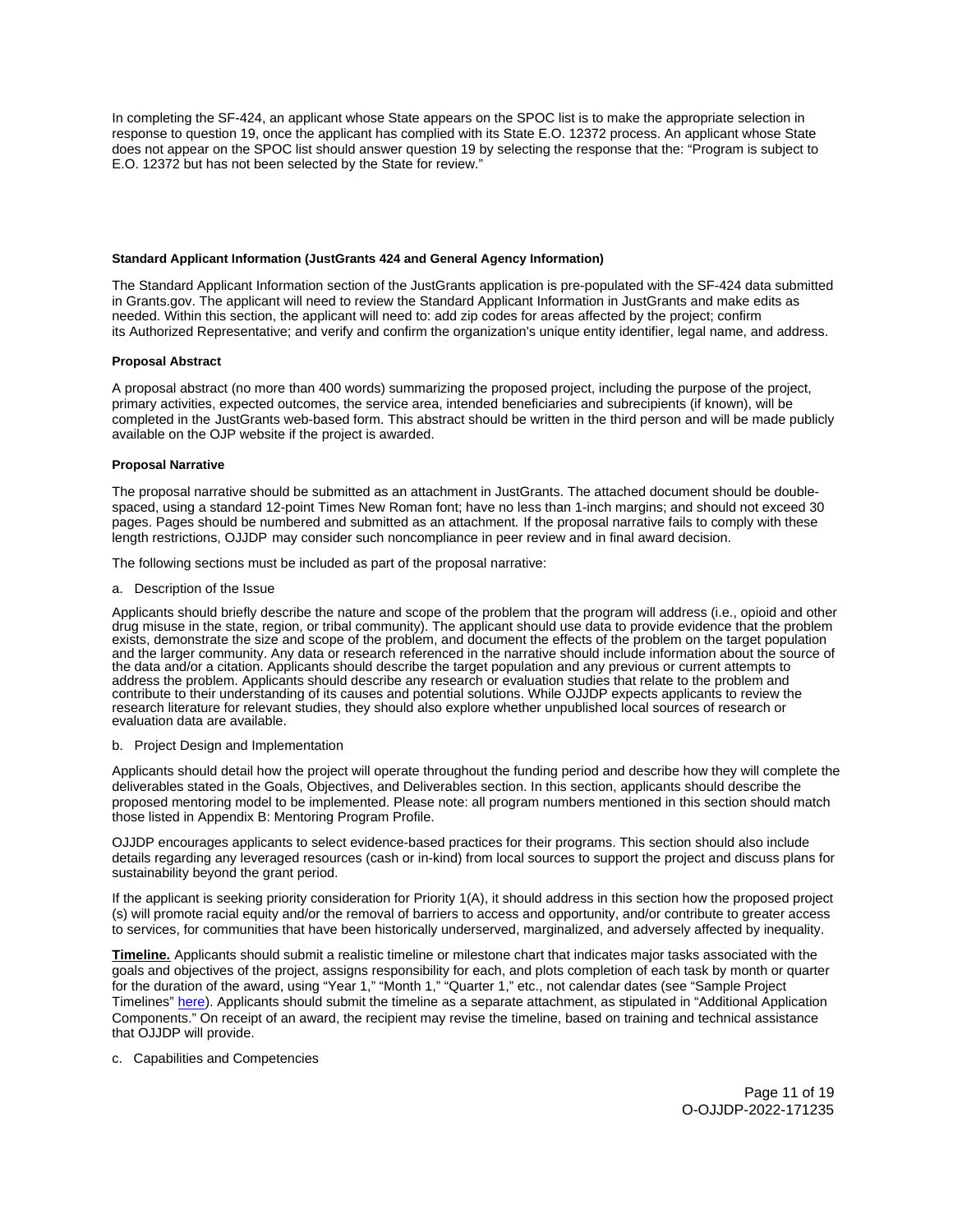This section should describe the experience and capability of the applicant organization and any contractors or subgrantees that the applicant will use to implement and manage this effort and its associated federal funding, highlighting any previous experience implementing projects of similar design or magnitude. Applicants should highlight their experience/capability/capacity to manage subawards, including details on their system for fiscal accountability. Management and staffing patterns should be clearly connected to the project design described in the previous section. Applicants should describe the roles and responsibilities of project staff and explain the program's organizational structure and operations. Applicants should include a copy of an organizational chart showing how the organization operates, including who manages the finances; how the organization manages subawards, if there are any; and the management of the project proposed for funding.

Mentoring organizations under Category 1 must establish a formal relationship with a public or private substance abuse treatment agency prior to application submission. This should include a fully executed memorandum of understanding (or analogous document) between the agencies. Applicants should describe this partnership and its importance to the program model. Applicants that submit a fully executed memorandum of understanding (or analogous document) will receive priority consideration. Applicants selected for funding without a fully executed memorandum of understanding (or analogous document) will have a special condition placed on their award withholding funds until this requirement is satisfied.

Applicants should also describe:

- How they meet each of the qualifications outlined under the "Eligibility" section or the category under which they are applying.
- Their experience providing mentoring practices (informed by the research) of a similar scope and scale. Category 1 (Project Sites) applicants should include a document attachment labeled "Mentoring organizational history."
- Their capability and expertise with youth impacted by opioid and substance misuse.

If the applicant is seeking priority consideration under Priority 1(B), it should describe within this section how being a culturally specific organization (or funding a culturally specific subrecipient organization at a minimum of 30% of the project budget) will enhance its ability to implement the proposed project(s) and should also specify which culturally specific populations are intended or expected to be served or have their needs addressed under the proposed project(s).

**Memoranda of Understanding/Letters of Support (or analogous document):** If submitting a joint application, as described under Eligibility, applicants should provide signed and dated letters of support or memoranda of understanding for all key partners that include the following:

- Expression of support for the program and a statement of willingness to participate and collaborate with it.
- Description of the partner's current role and responsibilities in the planning process and expected responsibilities when the program is operational.
- Estimate of the percentage of time that the partner will devote to the planning and operation of the project.
- Evidence that the substance use treatment organization is licensed and/or accredited.
- d. Plan for Collecting the Data Required for This Solicitation's Performance Measures

Describe the process for measuring project performance. Identify who will collect the data, who is responsible for performance measurements, and how the information will be used to guide and evaluate the impact of the project. Describe the process that will be used to accurately report data.

Note: Applicants are **not** required to submit performance data with the application. Rather, performance measure information is included as an alert that successful applicants will be required to submit performance data as part of each award's reporting requirements.

OJP will require each successful applicant to submit regular performance data that show the completed work's results. The performance data directly relate to the goals, objectives, and deliverables identified in the "Goals, Objectives, and Deliverables" section.

A list of performance measure questions for this program can be found at [https://ojjdp.ojp.gov/funding/grant-performance-measurement/fy-2022-performance-measures.](https://ojjdp.ojp.gov/funding/grant-performance-measurement/fy-2021-performance-measures)

Applicants can also visit OJP's performance measurement page at [www.ojp.gov/performance](https://www.ojp.gov/performance) for an overview of performance measurement activities at OJP.

OJJDP will require award recipients to submit performance measure data and performance reports in JustGrants. OJJDP

Page 12 of 19 O-OJJDP-2022-171235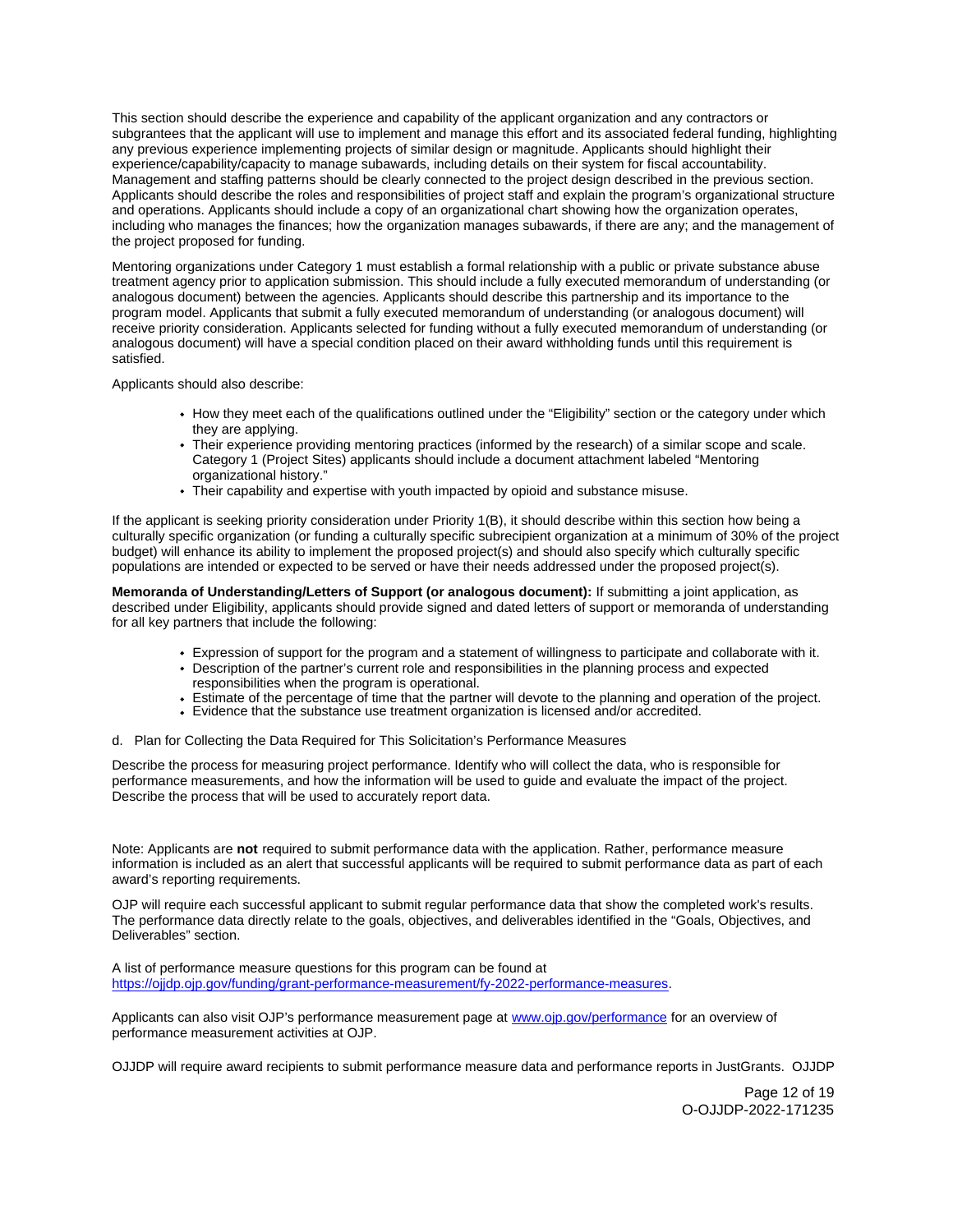<span id="page-12-0"></span>will provide further guidance on the post-award submission process, if selected for award.

#### **Note on Project Evaluations**

Research and/or evaluation activities are not supported under this program. Any costs associated with such activities will be disallowed. Project evaluations that are intended only to generate internal improvements to a program or service, or are conducted only to meet OJP's performance measure data reporting requirements, likely do not constitute "research." P lease see [link](https://www.ojp.gov/sites/g/files/xyckuh241/files/media/document/ResearchDecisionTree.pdf) for further information about what constitutes research and evaluation.

#### **Goals, Objectives, Deliverables, and Timeline**

The applicant will submit the program's goals, objectives, deliverables, and timeline in the JustGrants web-based form.

#### **Budget and Associated Documentation**

#### **Budget Worksheet and Budget Narrative (Web-based Form)**

The applicant will complete the JustGrants web-based budget form. See the [OJP Grant Application Resource Guide](https://ojp.gov/funding/Apply/Resources/Grant-App-Resource-Guide.htm) for additional information.

Applicants should budget funds to support as many as two staff to travel once each year of the project to participate in a 2 day training/meeting, as OJJDP directs. This includes an in-person new grantee orientation meeting during the first year of the project period. Applicants should budget approximately \$2,000 per person to attend the meetings and record this as part of the travel line item in the budget. The Office of the Chief Financial Officer requires cost calculations for all line items in your budget, including this required travel. The cost breakdown should include airfare, per diem rate, lodging, number of travelers, number of days, etc. (for example, 2 people x airline ticket (\$500) = \$1,000, 2 people x 2 travel days x \$57 (75% of \$76/day) = \$228, 2 people x lodging (\$251) x 2 nights = \$1,004). Use U.S. General Services Administration per diem rates.

If the applicant is seeking priority consideration under Priority 1(B) based on the identification of at least one proposed subrecipient as a culturally specific organization, the proposed funding for the subrecipient in the web-based budget form **must be a minimum of 30% of award funding.** 

The budget narrative must also describe how the activities that will be funded with the (minimum) 30% of award funding provided to the subrecipient **specifically relate to the priority consideration requested under Priority 1(B)** and described in the Capabilities and Competencies section of the application.

#### **Indirect Cost Rate Agreement (if applicable)**

The applicant will submit its indirect cost rate agreement by uploading it as an attachment in JustGrants. See the OJP [Grant Application Resource Guide](https://www.ojp.gov/funding/apply/ojp-grant-application-resource-guide#indirect-cost) for additional information.

# **Employee Compensation Waiver**

See the [OJP Grant Application Resource Guide](https://www.ojp.gov/funding/apply/ojp-grant-application-resource-guide#limitation-use-award) for information on the Limitation on Use of Award Funds for Employee Compensation; Waiver.

# **Financial Management Questionnaire (including applicant disclosure of high-risk status)**

The applicant will download the questionnaire, complete it, and submit it by uploading it as an attachment in JustGrants. See the **OJP Grant Application Resource Guide** for additional information.

#### **Disclosure of Process Related to Executive Compensation**

This solicitation expressly modifies the OJP Grant Application Resource Guide by not incorporating its "Disclosure of Process Related to Executive Compensation" provisions. Applicants to this solicitation are not required to provide this disclosure.

# **Additional Application Components**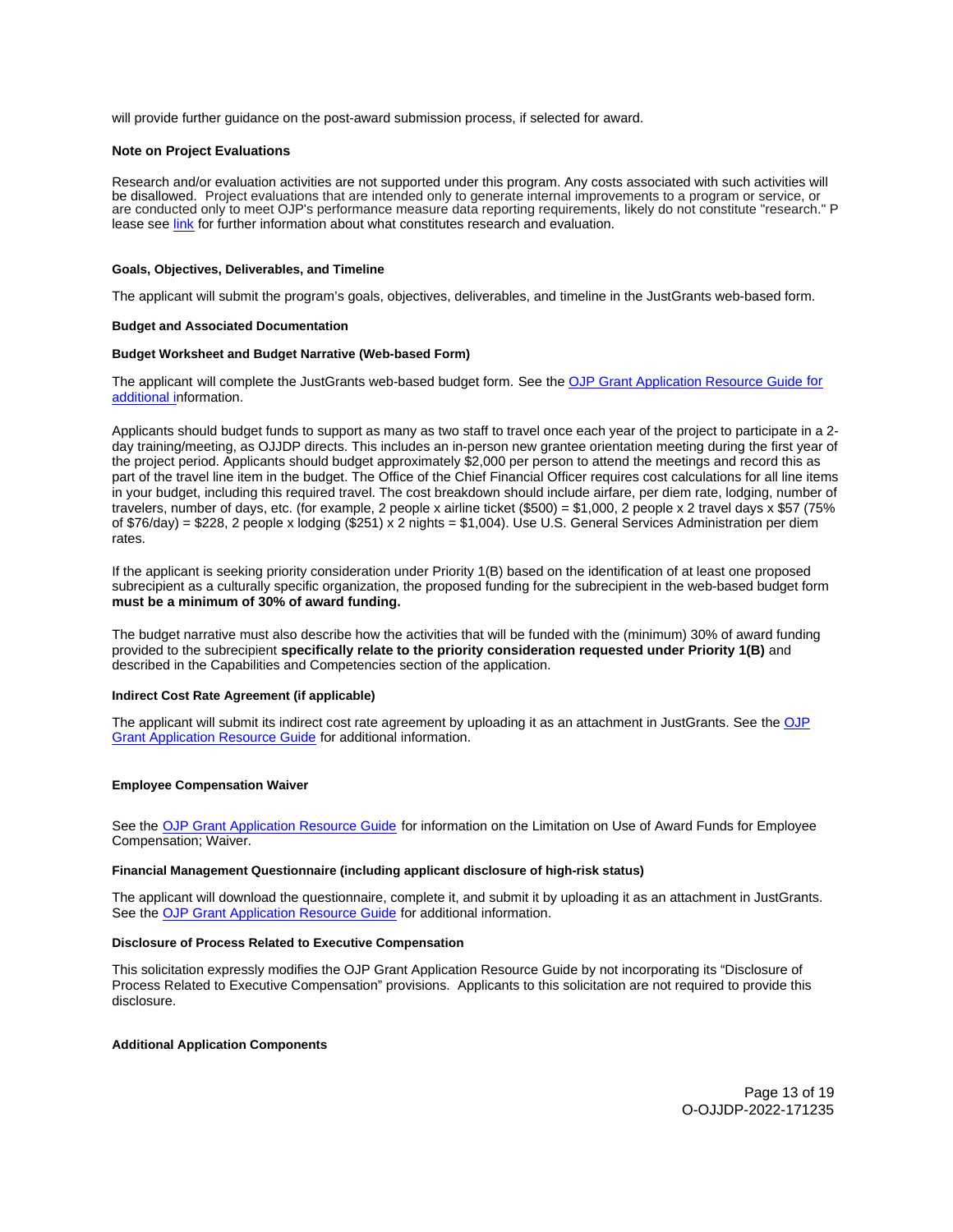# <span id="page-13-0"></span>**Mentoring Organizational History for Category 1 or Mentoring Organizational Capacity for Category 2 (organizations having statewide reach only)**

# **Mentoring Program Profile (see Appendix B)**

# **Memoranda of Understanding/Letters of Support (or analogous document)**

#### **Tribal Authorizing Resolution**

An application in response to this solicitation may require inclusion of tribal authorizing documentation as an attachment. If applicable, the applicant will submit the tribal authorizing documentation by uploading it as an attachment in JustGrants. See the [OJP Grant Application Resource Guide](https://www.ojp.gov/funding/apply/ojp-grant-application-resource-guide) for additional information.

# **Research and Evaluation Independence and Integrity Statement**

Research and/or evaluation activities are not supported under this program. Any costs associated with such activities will be disallowed. Project evaluations that are intended only to generate internal improvements to a program or service, or are conducted only to meet OJP's performance measure data reporting requirements, likely do not constitute "research." P lease see [link](https://www.ojp.gov/sites/g/files/xyckuh241/files/media/document/ResearchDecisionTree.pdf) for further information about what constitutes research and evaluation.

#### **Executive Summary Chart**

The following chart lists data that are deemed critical application elements and that are to be submitted with the application. Applicants are to provide this information in the form of a chart labeled "Executive Summary Chart."

| <b>Both Categories 1 and 2</b> | Number of youth to be served (new<br>and continuation).                                     | Number of mentors to be recruited<br>and maintained.                                                 |
|--------------------------------|---------------------------------------------------------------------------------------------|------------------------------------------------------------------------------------------------------|
| Category 2 only                | Number and name of jurisdictions<br>where the applicant has provided<br>mentoring services. | Number and name of jurisdictions<br>where the mentoring services will<br>take place under the grant. |

#### **Disclosures and Assurances**

The applicant will address the following disclosures and assurances.

#### **Disclosure of Lobbying Activities**

Complete and submit the SF-LLL in [Grants.gov](https://Grants.gov). See the [OJP Grant Application Resource Guide](https://www.ojp.gov/funding/apply/ojp-grant-application-resource-guide#disclosure-lobby) for additional information.

#### **DOJ Certified Standard Assurances**

Review and accept the DOJ Certified Standard Assurances in JustGrants. See the [OJP Grant Application Resource Guide](https://www.ojp.gov/funding/apply/ojp-grant-application-resource-guide#administrative) for additional information.

#### **Applicant Disclosure of Duplication in Cost Items**

Complete the JustGrants web-based Applicant Disclosure of Duplication in Cost Items form. See the [OJP Grant](https://www.ojp.gov/funding/apply/ojp-grant-application-resource-guide#applicant-disclosure-pending-applications)  [Application Resource Guide](https://www.ojp.gov/funding/apply/ojp-grant-application-resource-guide#applicant-disclosure-pending-applications) for additional information.

# **DOJ Certifications Regarding Lobbying; Debarment, Suspension and Other Responsibility Matters; and Drug-Free Workplace Requirements**

Review and accept the DOJ Certified Certifications Regarding Lobbying; Debarment, Suspension and Other Responsibility Matters; Drug-Free Workplace Requirements; Law Enforcement and Community Policing in JustGrants. See the [OJP](https://www.ojp.gov/funding/apply/ojp-grant-application-resource-guide#administrative)  [Grant Application Resource Guide](https://www.ojp.gov/funding/apply/ojp-grant-application-resource-guide#administrative) for additional information.

> Page 14 of 19 O-OJJDP-2022-171235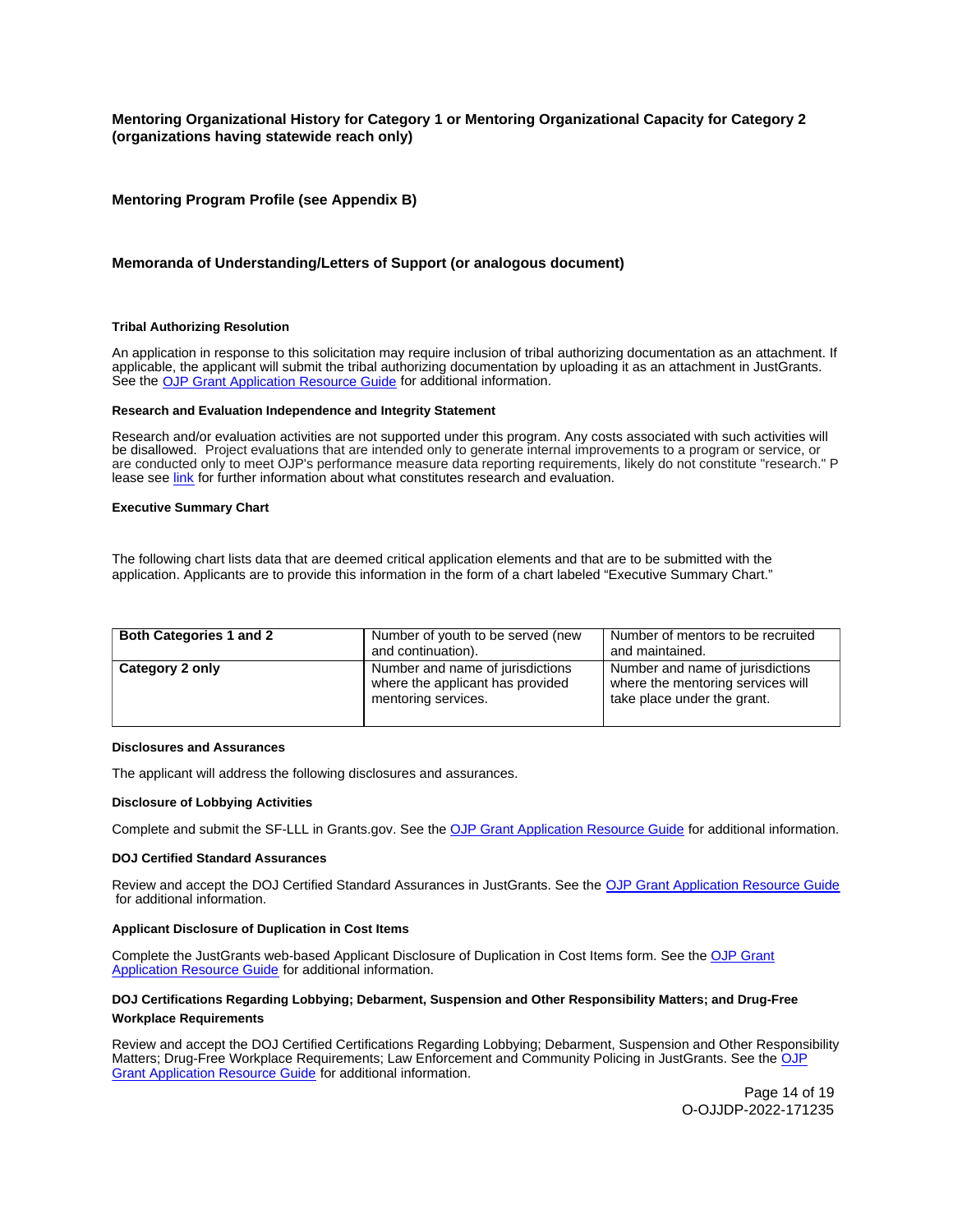#### <span id="page-14-0"></span>**Applicant Disclosure and Justification – DOJ High-Risk Grantees (if applicable)**

If applicable, submit the DOJ High-Risk Disclosure and Justification as an attachment in JustGrants. A DOJ high-risk grantee is an award recipient that has received a DOJ high-risk designation based on a documented history of unsatisfactory performance, financial instability, management system or other internal control deficiencies, or noncompliance with award terms and conditions on prior awards, or is otherwise not responsible. See the [OJP Grant](https://www.ojp.gov/funding/apply/ojp-grant-application-resource-guide#applicant-disclosure-justification)  [Application Resource Guide](https://www.ojp.gov/funding/apply/ojp-grant-application-resource-guide#applicant-disclosure-justification) for additional information.

#### **How to Apply**

Step 1: The applicant must submit the **SF-424** and **SF-LLL** in [Grants.gov](https://Grants.gov) at [https://www.grants.gov/web/grants/register.html.](https://www.grants.gov/web/grants/register.html)

Step 2: The applicant must then submit the **full application,** including attachments, in JustGrants in [JustGrants.usdoj.gov.](https://justicegrants.usdoj.gov/)

For additional information, see the "How to Apply" section in the [OJP Grant Application Resource Guide](https://www.ojp.gov/funding/apply/ojp-grant-application-resource-guide#apply) and the [DOJ](https://justicegrants.usdoj.gov/sites/g/files/xyckuh296/files/media/document/appln-submission-checklist.pdf)  [Application Submission Checklist.](https://justicegrants.usdoj.gov/sites/g/files/xyckuh296/files/media/document/appln-submission-checklist.pdf)

#### **Submission Dates and Time**

The **SF-424 and the SF-LLL** must be submitted in [Grants.gov](https://Grants.gov) by 11:59 p.m. Eastern Tim on May 23, 2022.

The **full application** must be submitted in JustGrants by 8:59 p.m. Eastern Time on June 6, 2022.

OJP urges applicants to submit their [Grants.gov](https://Grants.gov) and JustGrants submissions prior to the due dates to allow sufficient time to correct errors and resubmit by the submission deadlines if a rejection notification is received. To be considered timely, the **full application** must be submitted in JustGrants by the JustGrants application deadline.

# **Experiencing Unforeseen Technical Issues**

An applicant that experiences unforeseen SAM.gov, [Grants.gov](https://Grants.gov), or JustGrants technical issues beyond its control that prevent application submission by the deadline must demonstrate all efforts in requesting technical support in order to submit an application by the deadline. Technical support is available via phone and email to the applicable SAM.gov, [Grants.gov](https://Grants.gov), or JustGrants support centers or service desks in which an applicant received a ticket number for resolution. If an applicant misses a deadline due to unforeseen technical difficulties, the applicant may request a waiver to submit an application after the deadline. Note: If an applicant does not submit all of the required [Grants.gov](https://Grants.gov) forms by the [Grants.gov](https://Grants.gov) deadline, the applicant will not be able to proceed to the JustGrants portion of the application process.

An applicant experiencing technical difficulties with the following systems must contact the associated support desk indicated below to report the technical issue and receive a tracking number:

- [Grants.gov](https://Grants.gov)  contact the Grants.gov Customer Support Hotline
- SAM.gov contact the [SAM Help Desk \(Federal Service Desk\)](https://www.fsd.gov/gsafsd_sp)
- JustGrants contact the JustGrants Support Desk at [JustGrants.Support@usdoj.gov](mailto:JustGrants.Support@usdoj.gov) or 833–872–5175

An applicant requesting a waiver to submit a late application must document their request for technical assistance in an email to the OJP Response Center at [grants@ncjrs.gov](file:///C:/Users/local_Yehj/INetCache/Content.Outlook/20U4XBR7/grants@ncjrs.gov) **within 24 hours after the application deadline** to request approval to submit its application after the deadline. If an applicant has technical issues with [Grants.gov,](https://Grants.gov) the applicant must contact the Response Center within 24 hours of the [Grants.gov](https://Grants.gov) deadline to request approval to submit after the deadline. However, waiver requests will not be reviewed until after the JustGrants deadline to allow time for all waivers to be submitted. Waiver requests to submit after the submission deadline must:

- Describe the technical difficulties experienced.
- Include a timeline of the applicant's submission efforts (e.g., what date and time did the error occur, what date and time was action taken to resolve the issue and resubmit, and what date and time did support representatives respond).
- Include an attachment(s) of the complete grant application and all required documentation and material. Include the applicant's Unique Entity Identifier (UEI) and any applicable SAM.gov tracking number(s), [Grants.gov](https://Grants.gov)

Page 15 of 19 O-OJJDP-2022-171235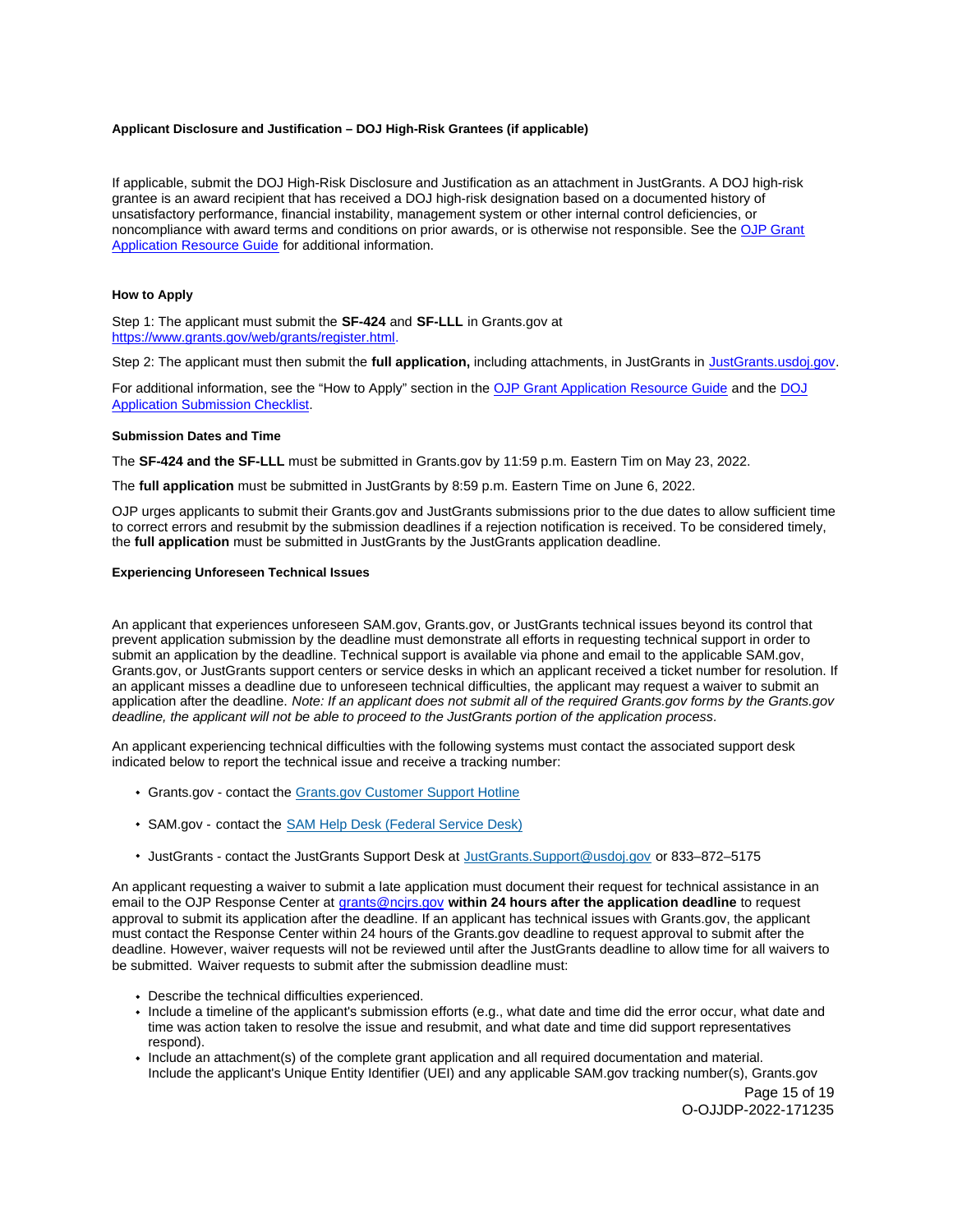Help Desk ticket numbers, and JustGrants Support Desk ticket numbers.

<span id="page-15-0"></span>OJP will review each request for late submission and required supporting documentation and notify the applicant whether the request has been approved or denied. For more details on the waiver process, OJP encourages applicants to review the "Experiencing Unforeseen Technical Issues" section in the [OJP Grant Application Resource Guide](https://www.ojp.gov/funding/apply/ojp-grant-application-resource-guide#experiencing-unforeseen-technical-issues).

# **Application Review Information**

#### **Review Criteria**

Applications that meet the basic minimum requirements will be evaluated by peer reviewers on how the proposed project/program addresses the following criteria:

- 1. Description of the Issue (20%) evaluate the applicant's understanding of the program/issue to be addressed.
- 2. Project Design and Implementation (35%) evaluate the adequacy of the proposal, including the goals, objectives, timelines, milestones, and deliverables.
- 3. Capabilities and Competencies (30%) evaluate the applicant's administrative and technical capacity to successfully accomplish the goals and objectives.
- 4. Plan for Collecting the Data Required for This Solicitation's Performance Measures (10%) evaluate the applicant's understanding of the performance data reporting requirements and the plan for collecting the required data.
- 5. Budget (5%) evaluate for completeness, cost effectiveness, and allowability (e.g., reasonable, allocable, and necessary for project activities).

#### **Other Review Criteria/Factors**

Other important considerations for OJJDP include geographic diversity, strategic priorities (specifically including, but not limited to, those mentioned above relating to priority areas), available funding, past performance, and the extent to which the Budget Worksheet and Budget Narrative (web-based form) accurately explain project costs that are reasonable, necessary, and otherwise allowable under federal law and applicable federal cost principles.

#### **Review Process**

Applications submitted under this solicitation that meet the basic minimum requirements, will be evaluated for technical merit by a peer review panel(s) in accordance with OJP peer review policy and procedures using the stated review criteria listed above.

OJP screens applications to ensure they meet the basic minimum requirements prior to conducting the peer review. Although specific requirements may vary, the following are common requirements applicable to all OJP solicitations:

- The application must be submitted by an eligible type of applicant.
- The application must request funding within programmatic funding constraints (if applicable).
- The application must be responsive to the scope of the solicitation.
- The application must include all items necessary to meet the basic minimum requirements.

Pursuant to the Part 200 Uniform Requirements, before award decisions are made, OJP also reviews information related to the degree of risk posed by the applicant. Among other things to help assess whether an applicant with one or more prior federal awards has a satisfactory record with respect to performance, integrity, and business ethics, OJP checks whether the applicant is listed in SAM as excluded from receiving a federal award.

In addition, if OJP anticipates that an award will exceed \$250,000 in federal funds, OJP also must review and consider any information about the applicant that appears in the non-public segment of the integrity and performance system accessible through SAM (currently, the Federal Awardee Performance and Integrity Information System, FAPIIS).

**Important note on FAPIIS:** An applicant may review and comment on any information about itself that currently appears in FAPIIS and was entered by a federal awarding agency. OJP will consider such comments by the applicant, in addition to the other information in FAPIIS, in its assessment of the risk posed by the applicant.

Absent explicit statutory authorization or written delegation of authority to the contrary, all final award decisions will be made by the Assistant Attorney General, who may consider not only peer review ratings and OJJDP recommendations, but also other factors as indicated in this section.

> Page 16 of 19 O-OJJDP-2022-171235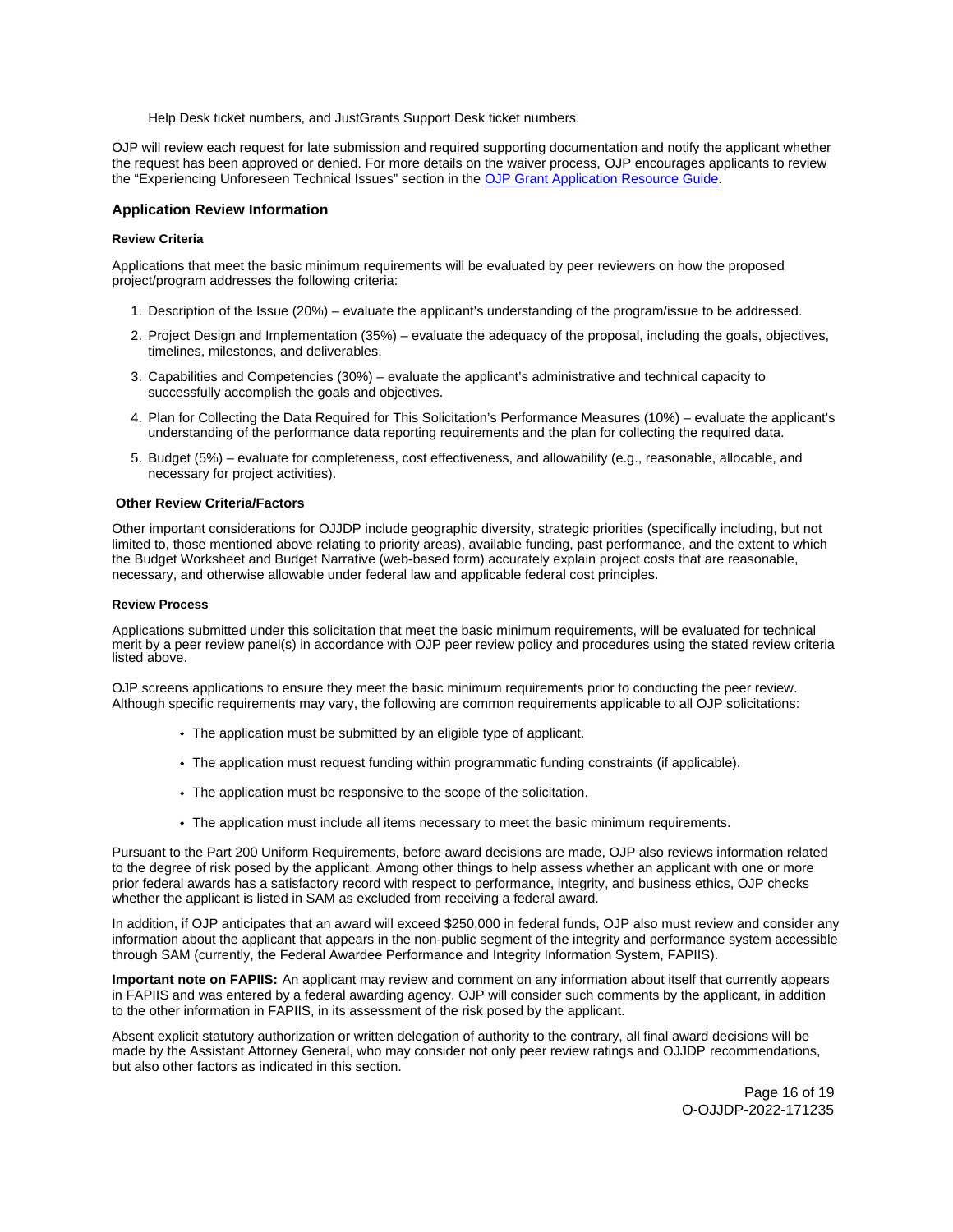# <span id="page-16-0"></span>**Federal Award Administration Information**

#### **Federal Award Notices**

See the [OJP Grant Application Resource Guide](https://www.ojp.gov/funding/apply/ojp-grant-application-resource-guide#federal-award-notices) for information on award notifications and instructions.

#### **Administrative, National Policy, and Other Legal Requirements**

If selected for funding, in addition to implementing the funded project consistent with the OJP-approved application, the recipient must comply with all award conditions and all applicable requirements of federal statutes and regulations, including the applicable requirements referred to in the assurances and certifications executed in connection with award acceptance. For additional information on these legal requirements, see the "Administrative, National Policy, and Other Legal Requirements" section in the [OJP Grant Application Resource Guide.](https://www.ojp.gov/funding/apply/ojp-grant-application-resource-guide#administrative)

#### **Information Technology (IT) Security Clauses**

An application in response to this solicitation may require inclusion of information related to information technology security. See the [OJP Grant Application Resource Guide](https://www.ojp.gov/funding/apply/ojp-grant-application-resource-guide#information-technology) for information on information technology security.

#### **General Information about Post-Federal Award Reporting Requirements**

In addition to the deliverables described in the "Program Description" section, all award recipients under this solicitation will be required to submit certain reports and data.

Required reports. Award recipients typically must submit quarterly financial reports, semi-annual performance reports, final financial and performance reports, and, if applicable, an annual audit report in accordance with the Part 200 Uniform Requirements or specific award conditions. Future awards and fund drawdowns may be withheld if reports are delinquent. (In appropriate cases, OJP may require additional reports.)

See the [OJP Grant Application Resource Guide](https://www.ojp.gov/funding/apply/ojp-grant-application-resource-guide#general-information) for additional information on specific post-award reporting requirements, including performance measure data.

# **Federal Awarding Agency Contact(s)**

For OJP contact(s), see the solicitation cover page.

For contact information for [Grants.gov](https://Grants.gov), see the solicitation cover page.

For contact information for JustGrants, see the solicitation cover page.

# **Other Information**

# **Freedom of Information and Privacy Act (5 U.S.C. 552 and 5 U.S.C. 552a)**

See the [OJP Grant Application Resource Guide](https://www.ojp.gov/funding/apply/ojp-grant-application-resource-guide#foia) for information on the Freedom of Information and Privacy Act (5 U.S.C. 552 and 5 U.S.C. 552a).

# **Provide Feedback to OJP**

See the [OJP Grant Application Resource Guide](https://www.ojp.gov/funding/apply/ojp-grant-application-resource-guide#feedback) for information on how to provide feedback to OJP.

# **Performance Measures**

A list of performance measure questions for this program can be found at [https://ojjdp.ojp.gov/funding/grant-performance-measurement/fy-2022-performance-measures.](https://ojjdp.ojp.gov/funding/grant-performance-measurement/fy-2021-performance-measures)

# **Application Checklist**

# **OJJDP FY 2022 Mentoring for Youth Affected by Opioid and Other Drug Misuse**

This application checklist has been created as an aid in developing an application. The DOJ Application Submission

Page 17 of 19 O-OJJDP-2022-171235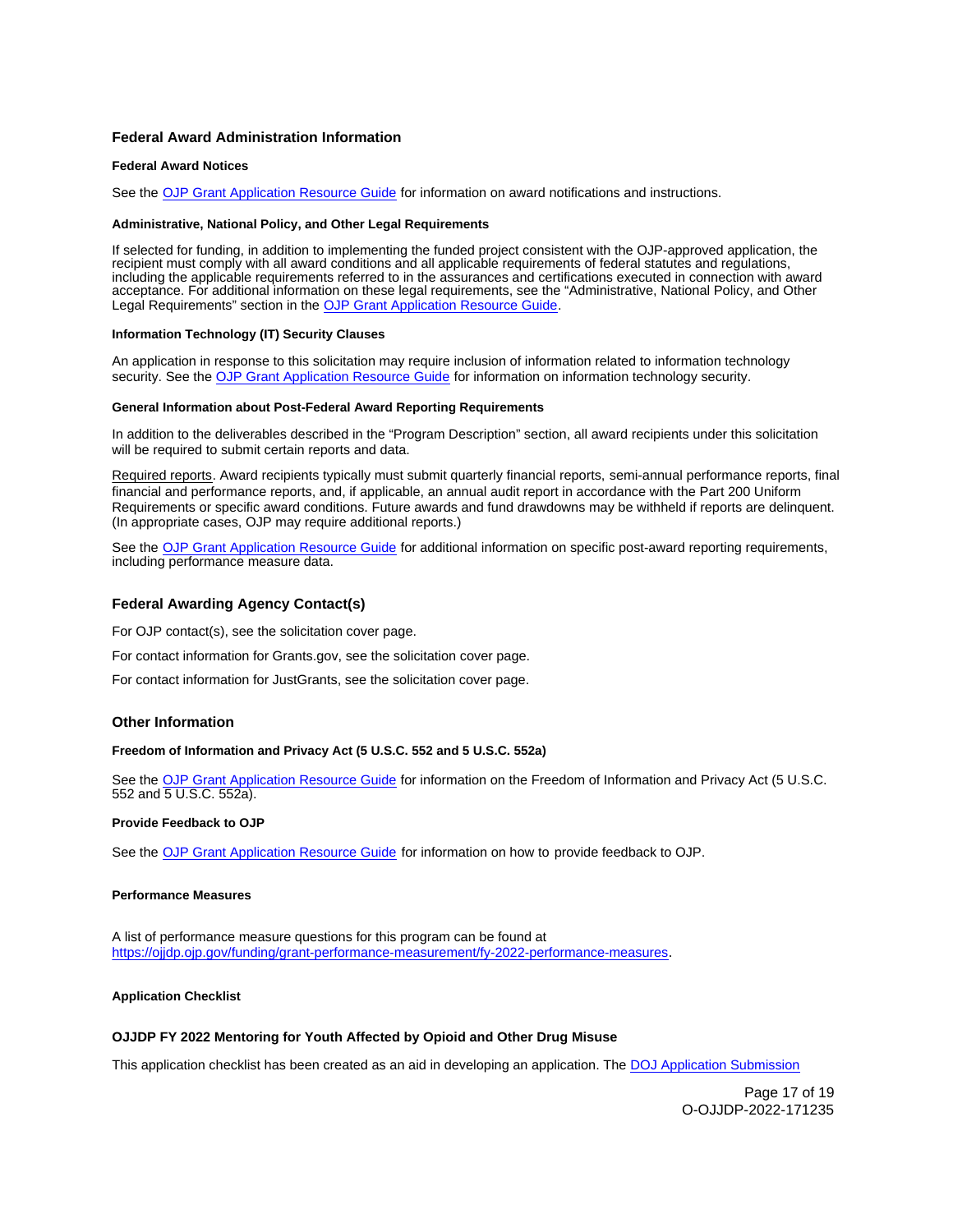## [Checklist](https://justicegrants.usdoj.gov/sites/g/files/xyckuh296/files/media/document/appln-submission-checklist.pdf) is another resource.

# **What an Applicant Must Do:**

Prior to registering in [Grants.gov](https://Grants.gov):

- Confirm your Entity's [System Award Management \(SAM\)](https://sam.gov/SAM/) Registration Information (see [OJP Grant Application](https://www.ojp.gov/funding/apply/ojp-grant-application-resource-guide#apply)  [Resource Guide\)](https://www.ojp.gov/funding/apply/ojp-grant-application-resource-guide#apply)
- Acquire a SAM Unique Entity Identifier (UEI):

To register in [Grants.gov](https://Grants.gov):

- Acquire an AOR and a [Grants.gov](https://Grants.gov) username and password (see [OJP Grant Application Resource Guide\)](https://www.ojp.gov/funding/apply/ojp-grant-application-resource-guide#apply)
- Acquire AOR confirmation from the E-Business Point of Contact (E-Biz POC) (see OJP Grant Application Resource [Guide\)](https://www.ojp.gov/funding/apply/ojp-grant-application-resource-guide#apply)

# To find the funding opportunity:

- Search for the funding opportunity in [Grants.gov](https://Grants.gov) using the opportunity number, Assistance Listing or keyword(s)
- Select the correct Competition ID [insert if applicable]
- Access the funding opportunity and application package (see Step 7 in the [OJP Grant Application Resource Guide\)](https://www.ojp.gov/funding/apply/ojp-grant-application-resource-guide#apply)
- Sign up for [Grants.gov](https://Grants.gov) email [notifications](https://www.grants.gov/web/grants/manage-subscriptions.html) (optional) (see [OJP Grant Application Resource Guide\)](https://www.ojp.gov/funding/apply/ojp-grant-application-resource-guide#apply)
- Read Important Notice: Applying for Grants in Grants.gov
- Read OJP policy and guidance on conference approval, planning, and reporting available at [ojp.gov/financialguide/DOJ/PostawardRequirements/chapter3.10a.htm](https://ojp.gov/financialguide/DOJ/PostawardRequirements/chapter3.10a.htm) (see [OJP Grant Application Resource Guide](https://www.ojp.gov/funding/apply/ojp-grant-application-resource-guide#prior-approval)

#### **Overview of Post-Award Legal Requirements:**

Review the "[Overview of Legal Requirements Generally Applicable to OJP Grants and Cooperative Agreements -](https://www.ojp.gov/funding/explore/legal-overview-awards) [FY 2022 Awards"](https://www.ojp.gov/funding/explore/legal-overview-awards) in the [OJP Funding Resource Center.](https://www.ojp.gov/funding/explore/legal-overview-awards)

#### **Review Scope Requirement:**

- Category 1: The federal amount requested is within the allowable limits of \$625,000.
- Category 2: The federal amount requested is within the allowable limits of \$2,000,000.

#### **Review Eligibility Requirement:**

Category 1: Eligible organizations are those that have been in existence for at least 3 years at the time of application, and have been directly delivering a structured mentoring program model.

Category 2: National organizations (defined as organizations that have active affiliates or subawardees in at least 45 states), states, federally recognized tribal governments, and organizations having a statewide reach providing mentoring services.

For purposes of this solicitation, "state" means any state of the United States, the District of Columbia, the Commonwealth of Puerto Rico, the U.S. Virgin Islands, Guam, American Samoa, and the Commonwealth of the Northern Mariana Islands.

~~~

# **Prepare to submit the Application for Federal Assistance standard form (SF)-424 and Disclosure of Lobbying Activities form (SF-LLL)**

- Review Information to complete the Application for Federal Assistance (SF-424) in [Grants.gov](https://Grants.gov)
- Submit Intergovernmental Review
- Complete Standard Applicant Information (SF-424 information from [Grants.gov](https://Grants.gov))
- Submit the SF-424 and SF-LLL in [Grants.gov](https://Grants.gov)

After the SF-424 and SF-LLL submission in [Grants.gov](https://Grants.gov), receive [Grants.gov](https://Grants.gov) email notifications that:

- Submission has been received in Grants.gov
- Submission has either been successfully validated or rejected with errors (see [OJP Grant Application Resource](https://www.ojp.gov/funding/apply/ojp-grant-application-resource-guide#apply)  [Guide\)](https://www.ojp.gov/funding/apply/ojp-grant-application-resource-guide#apply)

If no [Grants.gov](https://Grants.gov) receipt and validation, or error notifications are received:

Contact [Grants.gov](https://Grants.gov) Customer Support Hotline at 800-518-4726, 606-545-5035, [Grants.gov customer support,](https://www.grants.gov/web/grants/support.html) or

Page 18 of 19 O-OJJDP-2022-171235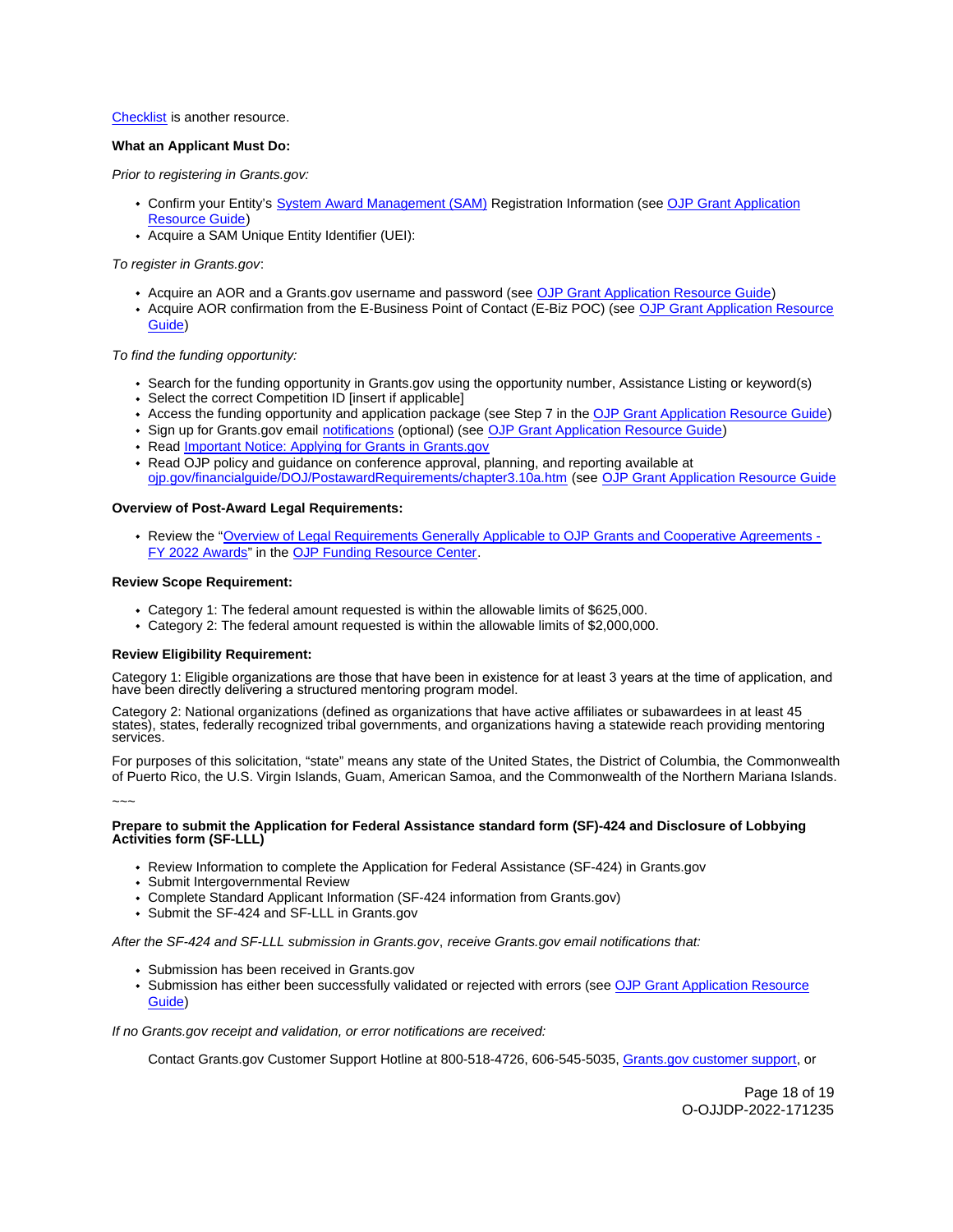# [support@grants.gov](mailto:support@grants.gov) regarding technical difficulties (see [OJP Grant Application Resource Guide\)](https://www.ojp.gov/funding/apply/ojp-grant-application-resource-guide#apply)

#### Receive email notification to complete application in JustGrants:

• Proceed to complete application in JustGrants

# **Content of Application Submission: Critical Application Elements**

The following items are critical application elements required to pass the basic minimum requirements review. If OJP determines that an application does not include the following elements, it will neither proceed to peer review, nor receive further consideration.

- Proposal Abstract
- Proposal Narrative
- Budget Worksheet and Budget Narrative (web-based form)
- Executive Summary Chart

#### ~~~

# **Budget and Associated Documentation:**

- Budget Worksheet and Budget Narrative (Web-based Form)
- Indirect Cost Rate Agreement (if applicable) (see [OJP Grant Application Resource Guide\)](https://www.ojp.gov/funding/apply/ojp-grant-application-resource-guide#indirect-cost)
- Financial Management and System of Internal Controls Questionnaire (see [OJP Grant Application Resource Guide\)](https://www.ojp.gov/funding/apply/ojp-grant-application-resource-guide#fm-internal-controls-questionnaire)

# **Additional Application Components:**

- Tribal Authorizing Resolution (if applicable)
- Request and Justification for Employee Compensation; Waiver (if applicable) (see OJP Grant Application Resource [Guide\)](https://ojp.gov/funding/Apply/Resources/Grant-App-Resource-Guide.htm)
- Mentoring organizational history (Category 1) or Mentoring organizational capacity (Category 2)
- Mentoring program profile
- Memoranda of understanding/letters of support (or analogous document)

## **Disclosures and Assurances:**

- [Disclosure of Lobbying Activities \(SF-LLL\)](https://ojp.gov/funding/Apply/Resources/Disclosure.pdf) (see [OJP Grant Application Resource Guide\)](https://www.ojp.gov/funding/apply/ojp-grant-application-resource-guide#disclosure-lobby)
- Applicant Disclosure of Duplication in Cost Items (see [OJP Grant Application Resource Guide\)](https://www.ojp.gov/funding/apply/ojp-grant-application-resource-guide#applicant-disclosure-pending-applications)
- DOJ Certified Standard Assurances (see [OJP Grant Application Resource Guide\)](https://www.ojp.gov/funding/apply/ojp-grant-application-resource-guide#administrative)
- DOJ Certifications Regarding Lobbying; Debarment, Suspension and Other Responsibility Matters; and Drug-Free Workplace Requirements (see [OJP Grant Application Resource Guide\)](https://www.ojp.gov/funding/apply/ojp-grant-application-resource-guide#administrative)
- Applicant Disclosure and Justification DOJ High Risk Grantees (if applicable) (see OJP Grant Application [Resource Guide\)](https://www.ojp.gov/funding/apply/ojp-grant-application-resource-guide#applicant-disclosure-justification)

# Submit application in JustGrants:

Application has been successfully submitted in JustGrants

If no JustGrants application submission, validation, or error notifications are received:

• Contact the JustGrants Service Desk at 833-872-5175 or [JustGrants.Support@usdoj.gov](mailto:JustGrants.Support@usdoj.gov) regarding technical difficulties.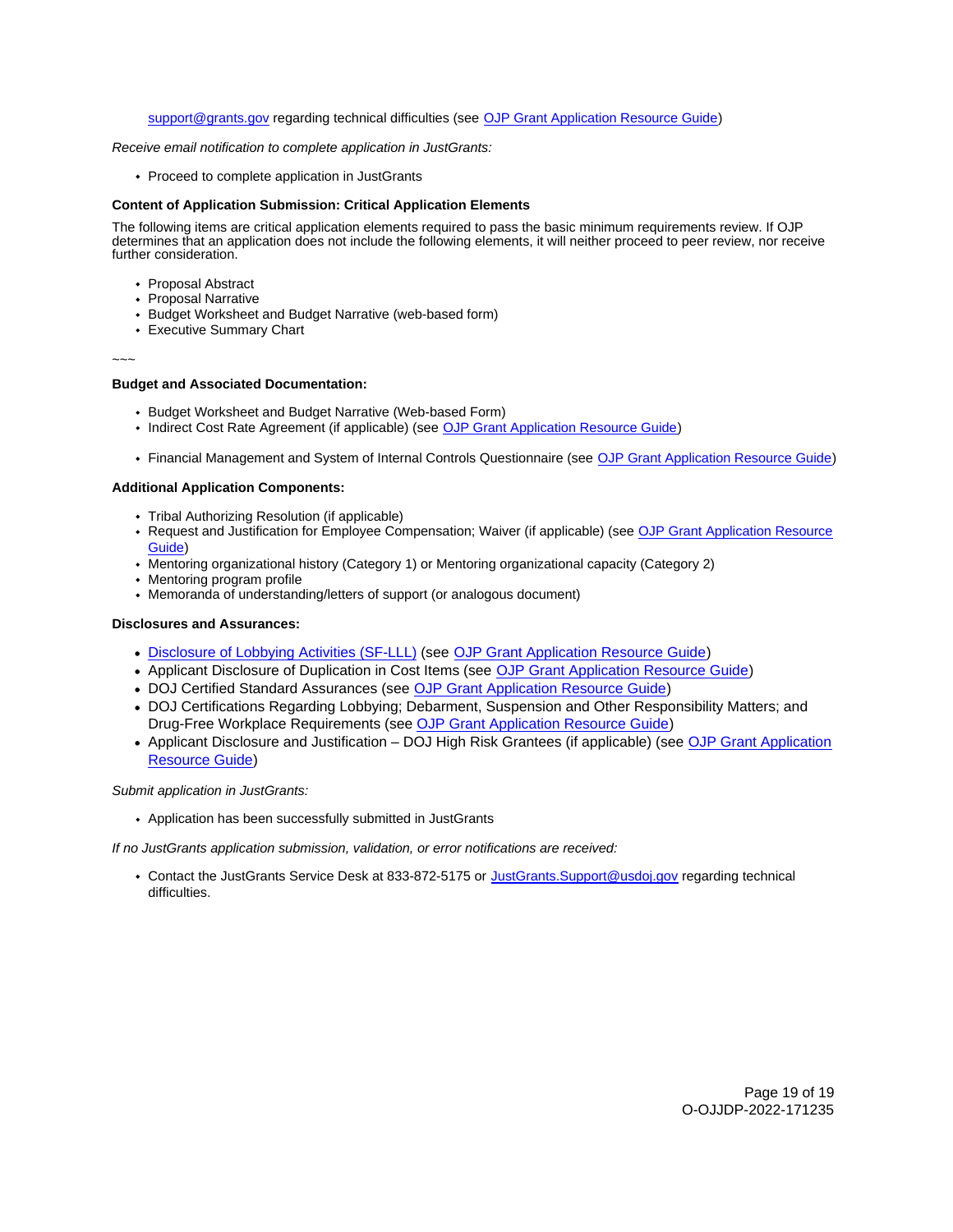# **Appendix B: Mentoring Program Profile**

# **OJJDP FY 2022 Mentoring for Youth Affected by Opioid and Other Drug Misuse Applicant Name:**

# **Application Number:**

# **Category:**

Note that the Information provided should be specific to the proposed application and budget.

# Operational Structure:

1 Applicant organization: Are you applying as a national, statewide/regional, or local direct service organization? Please check one.

\_\_\_National \_\_\_Statewide/regional \_\_\_Local direct service organization

2. Number of program locations:

3. Number of subgrantees proposed (if applicable): \_\_\_\_\_\_ Please provide a separate attachment with a list of subgrantees if identified.

 4. Number of subrecipient services accessed (contractors/consultants) (if applicable): \_\_ Please provide a separate attached listing of subrecipient service providers to be used that includes: service, amount of contract, and location of the service provider.

5. Committed partners: Please select all that apply:

\_\_\_\_\_Substance use treatment provider

\_\_\_\_\_Juvenile justice agency

\_\_\_\_\_Law enforcement agency

\_\_\_\_\_School

\_\_\_\_\_Corporate sector

\_\_\_\_\_Faith-based organization

\_\_\_\_\_Other (please specify): \_\_

# Program Structure:

6. Match structure: How is the mentoring primarily delivered? Please select one.

\_\_\_\_\_One-on-one

\_\_\_\_\_Group

\_\_\_\_\_Combined (mentee receives both group and 1:1 mentoring)

\_\_\_\_\_Hybrid (mentee is matched 1:1 to a mentor and delivered only in a group

setting) Do you use peer mentors in your match structure? Yes or No

7. Program focus: Please check all that apply as the primary focus of the program.